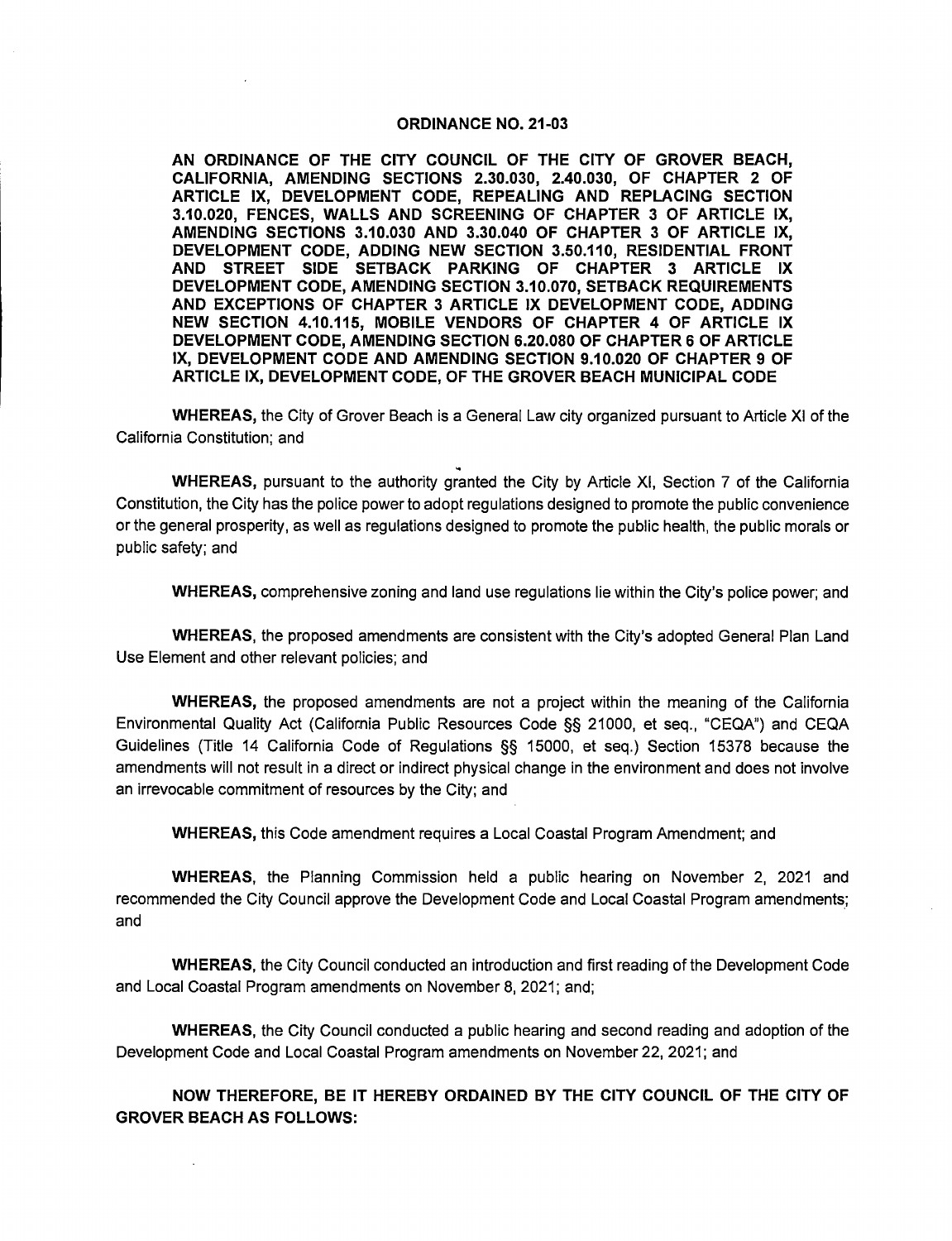**PART 1.** Section 2.30.030, Commercial Zones Allowable Land Uses and Permit Requirements, of Chapter 2 of Article IX Development Code, is hereby amended with the following:

| 2.30.030<br><b>Commercial Zones Allowable Land Uses and Permit Requirements</b> |
|---------------------------------------------------------------------------------|
|---------------------------------------------------------------------------------|

| Table 2.2 Commercial Zones Allowable Land Uses and Permit Requirements                                                                                                                                                                                                                                                                                                                                                                                                  |                                             |                                                          |                                                       |                                                                                       |                          |                                                                                                                      |                               |                                                                                                                                                                                                                                               |
|-------------------------------------------------------------------------------------------------------------------------------------------------------------------------------------------------------------------------------------------------------------------------------------------------------------------------------------------------------------------------------------------------------------------------------------------------------------------------|---------------------------------------------|----------------------------------------------------------|-------------------------------------------------------|---------------------------------------------------------------------------------------|--------------------------|----------------------------------------------------------------------------------------------------------------------|-------------------------------|-----------------------------------------------------------------------------------------------------------------------------------------------------------------------------------------------------------------------------------------------|
| <b>MANA</b><br>Land Use CB CB CB NC OP                                                                                                                                                                                                                                                                                                                                                                                                                                  |                                             |                                                          |                                                       |                                                                                       | RC                       | CVS <sup>1</sup>                                                                                                     | CC <sup>1</sup>               | Specific Use<br><b>Regulations</b>                                                                                                                                                                                                            |
| <b>Manufacturing Uses</b><br>$\sim$ $\omega$ $\omega$                                                                                                                                                                                                                                                                                                                                                                                                                   | ईर द                                        | $\lambda$ , $\lambda$ , $\lambda$                        | الحادقية                                              | $\sim 5\%$ .<br>W.                                                                    |                          | $\log \epsilon^{-\alpha} \cdot \frac{1}{2^{2\alpha}}.$                                                               |                               | $\mathbb{Z}^{\mathcal{P}} \leftarrow \mathbb{Z}^{\mathcal{B}}$ , where                                                                                                                                                                        |
| <b>High Technology Uses</b>                                                                                                                                                                                                                                                                                                                                                                                                                                             | P <sup>4</sup>                              | P <sup>4</sup>                                           |                                                       |                                                                                       |                          | P <sup>4</sup>                                                                                                       | P                             |                                                                                                                                                                                                                                               |
| Manufacturing - Artisan                                                                                                                                                                                                                                                                                                                                                                                                                                                 |                                             | …                                                        |                                                       | --                                                                                    |                          | --                                                                                                                   | UP                            | Section 3.10.020                                                                                                                                                                                                                              |
| <b>Recreation, Education &amp; Public Assembly</b>                                                                                                                                                                                                                                                                                                                                                                                                                      |                                             |                                                          | gat in                                                | - 1 150 F                                                                             | je S                     | ٠,<br>an Maritim<br>Geografia                                                                                        | $\frac{1}{2}$ , $\frac{1}{2}$ | $\label{eq:1} \mathcal{N}_{\mathcal{A}} = \mathcal{N}_{\mathcal{A}} \mathcal{N}_{\mathcal{A}} + \mathcal{N}_{\mathcal{B}} \mathcal{N}_{\mathcal{B}} + \mathcal{N}_{\mathcal{B}} \mathcal{N}_{\mathcal{B}}.$<br>$\hat{c}_{\rm QQCD}^{\rm (a)}$ |
| <b>Commercial Recreation Facility -</b><br>Indoor                                                                                                                                                                                                                                                                                                                                                                                                                       |                                             |                                                          |                                                       |                                                                                       |                          |                                                                                                                      |                               |                                                                                                                                                                                                                                               |
| $\leq$ 3,000 sf                                                                                                                                                                                                                                                                                                                                                                                                                                                         | UP                                          | UP                                                       | UP                                                    | --                                                                                    | UP                       | UP                                                                                                                   | UP                            |                                                                                                                                                                                                                                               |
| $> 3,000$ sf                                                                                                                                                                                                                                                                                                                                                                                                                                                            | UP                                          | UP                                                       | --                                                    | --                                                                                    | UP                       | UP                                                                                                                   | UP                            |                                                                                                                                                                                                                                               |
| Commercial Recreation Facility -<br>Outdoor                                                                                                                                                                                                                                                                                                                                                                                                                             |                                             |                                                          | --                                                    | --                                                                                    |                          | UP                                                                                                                   | UP                            |                                                                                                                                                                                                                                               |
| <b>Health/Fitness Facility</b>                                                                                                                                                                                                                                                                                                                                                                                                                                          | AUP <sup>4</sup>                            | <b>AUP</b>                                               | <b>AUP</b>                                            | --                                                                                    | <b>AUP</b>               | AUP <sup>4</sup>                                                                                                     | <b>AUP</b>                    |                                                                                                                                                                                                                                               |
| Meeting Facility, Public or Private                                                                                                                                                                                                                                                                                                                                                                                                                                     |                                             |                                                          |                                                       |                                                                                       |                          |                                                                                                                      |                               |                                                                                                                                                                                                                                               |
| $\leq$ 3,000 sf                                                                                                                                                                                                                                                                                                                                                                                                                                                         | $\overline{\phantom{a}}$                    | <b>AUP</b>                                               | <b>AUP</b>                                            | <b>AUP</b>                                                                            | <b>AUP</b>               | <b>AUP</b>                                                                                                           | <b>AUP</b>                    |                                                                                                                                                                                                                                               |
| $> 3,000$ sf                                                                                                                                                                                                                                                                                                                                                                                                                                                            |                                             | UP                                                       | UP                                                    | UP                                                                                    | UP                       | UP                                                                                                                   | UP                            |                                                                                                                                                                                                                                               |
| Park, Playground (Public)                                                                                                                                                                                                                                                                                                                                                                                                                                               | P                                           | P                                                        | P                                                     | P                                                                                     | P                        | P                                                                                                                    | P                             |                                                                                                                                                                                                                                               |
| Public or Quasi-Public Facility                                                                                                                                                                                                                                                                                                                                                                                                                                         | UP                                          | UP                                                       | UP                                                    | UP                                                                                    | UP                       | UP                                                                                                                   | UP                            |                                                                                                                                                                                                                                               |
| <b>Recreational Vehicle Park</b>                                                                                                                                                                                                                                                                                                                                                                                                                                        | $\overline{a}$                              | --                                                       | --                                                    | --                                                                                    | --                       | UP                                                                                                                   | --                            |                                                                                                                                                                                                                                               |
| Specialized Education/Training                                                                                                                                                                                                                                                                                                                                                                                                                                          | --                                          | UP                                                       | -−                                                    | $\overline{\phantom{0}}$                                                              | UP                       |                                                                                                                      | UP                            |                                                                                                                                                                                                                                               |
| Studio - Art, Dance, Martial Arts                                                                                                                                                                                                                                                                                                                                                                                                                                       | AUP <sup>4</sup>                            | <b>AUP</b>                                               | <b>AUP</b>                                            |                                                                                       | <b>AUP</b>               | AUP <sup>4</sup>                                                                                                     | <b>AUP</b>                    |                                                                                                                                                                                                                                               |
| $\frac{1}{\sqrt{2}}\left( \frac{1}{\sqrt{2}}\right) \frac{1}{\sqrt{2}}\left( \frac{1}{\sqrt{2}}\right) \frac{1}{\sqrt{2}}\left( \frac{1}{\sqrt{2}}\right) \frac{1}{\sqrt{2}}\left( \frac{1}{\sqrt{2}}\right) \frac{1}{\sqrt{2}}\left( \frac{1}{\sqrt{2}}\right) \frac{1}{\sqrt{2}}\left( \frac{1}{\sqrt{2}}\right) \frac{1}{\sqrt{2}}\left( \frac{1}{\sqrt{2}}\right) \frac{1}{\sqrt{2}}\left( \frac{1}{\sqrt{2}}\right) \frac{1}{\sqrt{2}}\left$<br><b>Residential</b> | $\frac{1}{2}n$<br>$\eta \rightarrow \gamma$ | ्राम्बल<br>जन्म                                          | $\frac{N}{n} \mathcal{Q}_{\mu\nu}$                    | <b>Right</b>                                                                          |                          | $\frac{\sqrt{-\log n}\log\left(\frac{1}{\epsilon}\right)}{\log\left(\frac{1}{\epsilon}\right)}\leq \frac{1}{\log n}$ | 복제<br>$\kappa = u$            | えたいさん                                                                                                                                                                                                                                         |
| Home Occupation                                                                                                                                                                                                                                                                                                                                                                                                                                                         | P                                           | P                                                        | P                                                     | P                                                                                     | P                        | P                                                                                                                    | P                             | Section 6.20.070                                                                                                                                                                                                                              |
| Live/Work Unit                                                                                                                                                                                                                                                                                                                                                                                                                                                          |                                             | UP                                                       | UP                                                    | UP                                                                                    | --                       |                                                                                                                      | UP                            | Section 4.10.090                                                                                                                                                                                                                              |
| Mixed-Use Project                                                                                                                                                                                                                                                                                                                                                                                                                                                       | UP                                          | UP                                                       | UP                                                    | UP                                                                                    | UP                       | UP <sup>2</sup>                                                                                                      | <b>UP</b>                     | Section 4.10.110                                                                                                                                                                                                                              |
| Multi-Family Dwelling                                                                                                                                                                                                                                                                                                                                                                                                                                                   |                                             | UP                                                       | --                                                    | --                                                                                    | $\overline{\phantom{a}}$ | --                                                                                                                   | --                            | Section 2.30.040                                                                                                                                                                                                                              |
| Residential Care Facility for the Elderly                                                                                                                                                                                                                                                                                                                                                                                                                               | UP <sup>4</sup>                             | UP                                                       | $-$                                                   | --                                                                                    | $-$                      | $\overline{\phantom{a}}$                                                                                             | --                            |                                                                                                                                                                                                                                               |
| Senior Housing                                                                                                                                                                                                                                                                                                                                                                                                                                                          | UP <sup>4</sup>                             | UP                                                       | --                                                    | --                                                                                    |                          | --                                                                                                                   | --                            | Section 4.10.180                                                                                                                                                                                                                              |
| Short-Term Rental                                                                                                                                                                                                                                                                                                                                                                                                                                                       | P                                           | P                                                        | P                                                     | P                                                                                     | P                        | P                                                                                                                    | P                             | Section 4.10.185                                                                                                                                                                                                                              |
| Single Room Occupancy Facility                                                                                                                                                                                                                                                                                                                                                                                                                                          | --                                          | UP                                                       | --                                                    | --                                                                                    | $\blacksquare$           | --                                                                                                                   | --                            | Section 4.10.200                                                                                                                                                                                                                              |
| <b>Transitional &amp; Supportive Housing</b>                                                                                                                                                                                                                                                                                                                                                                                                                            | P                                           | P                                                        | P                                                     | P                                                                                     | P                        | P <sup>2</sup>                                                                                                       | P                             |                                                                                                                                                                                                                                               |
| Retail <b>Material</b><br>$\mathbb{R}^2$ ref<br>医紫色                                                                                                                                                                                                                                                                                                                                                                                                                     | tali.                                       | $\widetilde{\mathcal{X}}_1, \widetilde{\mathcal{X}}_2^1$ | $\stackrel{\bullet}{\circ} \stackrel{\bullet}{\circ}$ | $\frac{1}{\sigma_0}\frac{1}{\sigma_0}\sum_{i=1}^{\infty}\frac{1}{\sigma_i^2\sigma_0}$ |                          | $\tilde{\gamma}_{\frac{1}{1+\alpha}} \in \mathbb{R}^{n \times n}$                                                    | ÷,                            | 编码部门 经一种 化高级混合                                                                                                                                                                                                                                |
| <b>Adult Business</b>                                                                                                                                                                                                                                                                                                                                                                                                                                                   | --                                          | --                                                       | --                                                    | --                                                                                    | UP                       | $\qquad \qquad \blacksquare$                                                                                         | $-\!$                         | Section 4.20                                                                                                                                                                                                                                  |
| <b>Automobile Service Station</b>                                                                                                                                                                                                                                                                                                                                                                                                                                       | --                                          | --                                                       | --                                                    | --                                                                                    | UP.                      | --                                                                                                                   | --                            |                                                                                                                                                                                                                                               |
| Bar/Tavern/Night Club                                                                                                                                                                                                                                                                                                                                                                                                                                                   | UP                                          | UP                                                       | --                                                    | …                                                                                     | UP                       | UP                                                                                                                   | --                            |                                                                                                                                                                                                                                               |
| Building/Landscape Materials, Indoor                                                                                                                                                                                                                                                                                                                                                                                                                                    | P                                           | P                                                        | ⊷                                                     | --                                                                                    | P                        | --                                                                                                                   | --                            |                                                                                                                                                                                                                                               |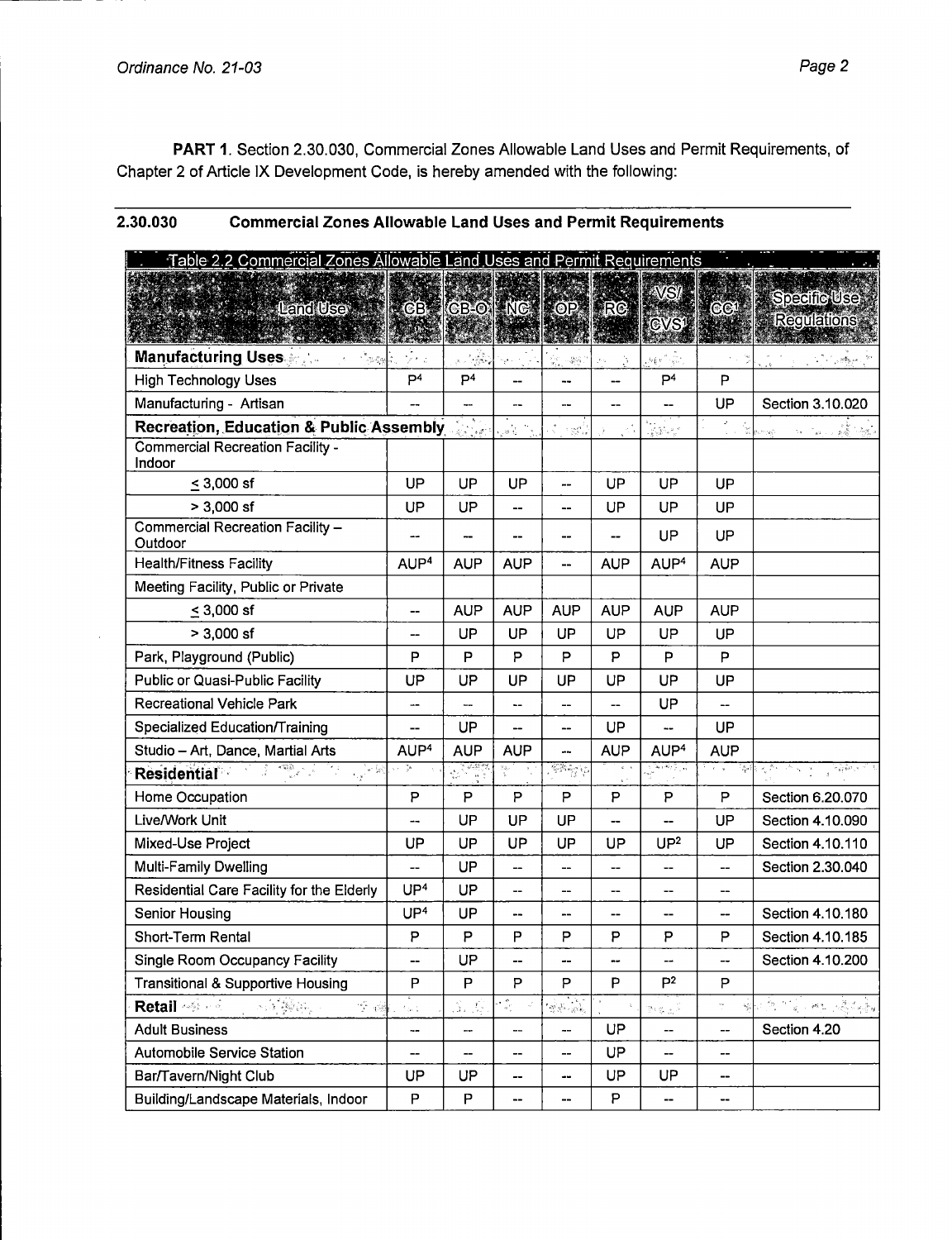l,

 $\ddot{\phantom{a}}$ 

| Table 2.2 Commercial Zones Allowable Land Uses and Permit Requirements |                                                                          |                 |            |                          |                 |                          |                                               |                                                                                   |
|------------------------------------------------------------------------|--------------------------------------------------------------------------|-----------------|------------|--------------------------|-----------------|--------------------------|-----------------------------------------------|-----------------------------------------------------------------------------------|
| <b>ATACTA</b>                                                          |                                                                          |                 |            |                          |                 | WS/                      |                                               |                                                                                   |
| <b>Land Use</b>                                                        | $\lvert \cdot \rvert$ gbo $\lvert \cdot \rvert$ ng $\lvert \cdot \rvert$ |                 |            | $\cdot$ OP:              | RC <sup>2</sup> |                          | CC <sup>1</sup>                               | <b>Specific Use</b>                                                               |
|                                                                        |                                                                          |                 |            |                          |                 |                          |                                               | <b>Regulations</b>                                                                |
| Building/Landscape Materials, Outdoor                                  | $\overline{\phantom{a}}$                                                 | UP              |            |                          | UP              |                          |                                               |                                                                                   |
| General Retail, except the following:                                  | P                                                                        | P               | P          | <b>AUP</b>               | P               | P                        | P                                             |                                                                                   |
| Alcoholic Beverage Sales                                               | UP                                                                       | UP              | UP         | --                       | UP              | UP                       | --                                            |                                                                                   |
| Drive-thru                                                             | --                                                                       |                 | --         | --                       | UP              | --                       | --                                            |                                                                                   |
| Floor area (single tenant over<br>5,000 square feet)                   | P                                                                        | P               | --         | --                       | P               | P                        | P                                             |                                                                                   |
| Operating between 10:00<br>p.m. and 7:00 a.m.                          | <b>AUP</b>                                                               | <b>AUP</b>      | --         | --                       | <b>AUP</b>      | <b>AUP</b>               | UP                                            |                                                                                   |
| <b>Resale Stores</b>                                                   | P                                                                        | P               | P          | <b>AUP</b>               | P               | P                        | P                                             | Section 4.10.160                                                                  |
| <b>Thrift Store</b>                                                    | <b>AUP</b>                                                               | <b>AUP</b>      | <b>AUP</b> | $\blacksquare$           | <b>AUP</b>      |                          | --                                            | Section 4.10.210                                                                  |
| <b>Plant Nursery</b>                                                   | <b>AUP</b>                                                               | <b>AUP</b>      | --         | --                       | <b>AUP</b>      | <b>AUP</b>               | <b>AUP</b>                                    |                                                                                   |
| <b>Mobile Vendors</b>                                                  | P                                                                        | P               | P          | P                        | P               | P                        | P                                             | Section 4.10.115                                                                  |
| Restaurant                                                             | P                                                                        | P               | P          | <b>AUP</b>               | P               | P                        | <b>AUP</b>                                    |                                                                                   |
| Drive-thru                                                             | --                                                                       | --              | --         | --                       | UP              | --                       |                                               |                                                                                   |
| Live Entertainment                                                     | P                                                                        | P               | P          | P                        | P               | P                        | <b>AUP</b>                                    | Section 4.10.080                                                                  |
| <b>Sidewalk Seating</b>                                                | P                                                                        | P               | --         | --                       | --              | P                        | --                                            | Section 4.10.190                                                                  |
| <b>Vehicle Sales</b>                                                   | --                                                                       | --              | --         | --                       | UP              |                          | --                                            |                                                                                   |
| <b>Wine Tasting</b>                                                    | P                                                                        | P               | --         | --                       | --              | P                        | P                                             |                                                                                   |
| <b>Services</b><br>繰り返し へいぶ                                            | $\mathbb{F}_q$ )<br>工会                                                   | ٠.,<br>一つ気に     |            | V.<br>d.                 |                 | 家庭。                      | $\frac{1}{2}$ , $\frac{1}{2}$ , $\frac{1}{2}$ | $\mathbf{X}_{\text{intra}-t_i}^{i}$ , $\mathbf{X}_{\text{in}}$<br>August 1980 Co. |
| <b>Animal Care Facility</b>                                            | --                                                                       | <b>AUP</b>      | <b>AUP</b> | --                       | <b>AUP</b>      | --                       | <b>AUP</b>                                    |                                                                                   |
| Automated Teller Machine (ATM)                                         | P                                                                        | P               | <b>AUP</b> | <b>AUP</b>               | $\mathsf{P}$    | P                        | P                                             |                                                                                   |
| <b>Business Support Services</b>                                       | P                                                                        | P               | P          | P                        | P               | --                       | P                                             |                                                                                   |
| Child Day Care - Day Care Center                                       | --                                                                       | UP              | UP         | UP                       | UP              |                          | UP                                            |                                                                                   |
| <b>Equipment Rental</b>                                                | --                                                                       | --              | --         | --                       | UP              | --                       | --                                            |                                                                                   |
| <b>Financial Institutions</b>                                          | Р                                                                        | P               | --         | --                       | P               | --                       | --                                            |                                                                                   |
| Lodging                                                                | UP                                                                       | UP              | --         | --                       | UP <sup>3</sup> | UP                       | UP                                            |                                                                                   |
| Massage Establishments                                                 | P <sup>4</sup>                                                           | P               | P          | P                        | P               | $\overline{\phantom{a}}$ | P                                             | Section 4.10.100                                                                  |
| Medical Services - Clinic /Urgent Care                                 | --                                                                       | UP              | --         | UP                       | UP              | --                       | --                                            |                                                                                   |
| Medical Services - Doctor Office                                       | P                                                                        | P               | P          | P                        | P               | $\overline{\phantom{a}}$ | AUP                                           |                                                                                   |
| Medical Services - Extended Care                                       | --                                                                       | UP <sup>4</sup> | --         | UP                       | UP              |                          | --                                            |                                                                                   |
| Office - Business/Service                                              | P                                                                        | P               | P          | P                        | P               | $\mathsf{P}^4$           | P                                             |                                                                                   |
| Office - Professional                                                  | P                                                                        | P               | P          | P                        | P               | P <sup>4</sup>           | P                                             |                                                                                   |
| Office - Visitor Serving                                               | --                                                                       |                 | --         | --                       | --              | P                        | P                                             |                                                                                   |
| <b>Personal Services</b>                                               | P                                                                        | P               | P          | P                        | P               | P                        | <b>AUP</b>                                    |                                                                                   |
| Personal Services -Restricted                                          | --                                                                       | --              | --         | --                       | UP.             | $\overline{\phantom{a}}$ | $\overline{\phantom{a}}$                      |                                                                                   |
| Repair Services - Small Equipment                                      | --                                                                       | P               | P          | --                       | P               | --                       | --                                            |                                                                                   |
| <b>Recycling - Reverse Vending</b><br>Machines                         | --                                                                       | P               | --         | $\overline{a}$           | P               | $\overline{\phantom{a}}$ | --                                            | Section 4.10.150                                                                  |
| Recycling - Small Collection Facility                                  | --                                                                       | P               | --         | me.                      | P               | --                       | ш.                                            | Section 4.10.150                                                                  |
| <b>Vehicle Rental</b>                                                  | --                                                                       | <b>AUP</b>      | -−         | $\overline{\phantom{a}}$ | <b>AUP</b>      | AUP <sup>5</sup>         | AUP <sup>5</sup>                              | Section 2.30.050                                                                  |
| Vehicle Repair & Services                                              | --                                                                       | --              | --         | $\overline{\phantom{a}}$ | UP.             | $\overline{\phantom{a}}$ | <b>--</b>                                     |                                                                                   |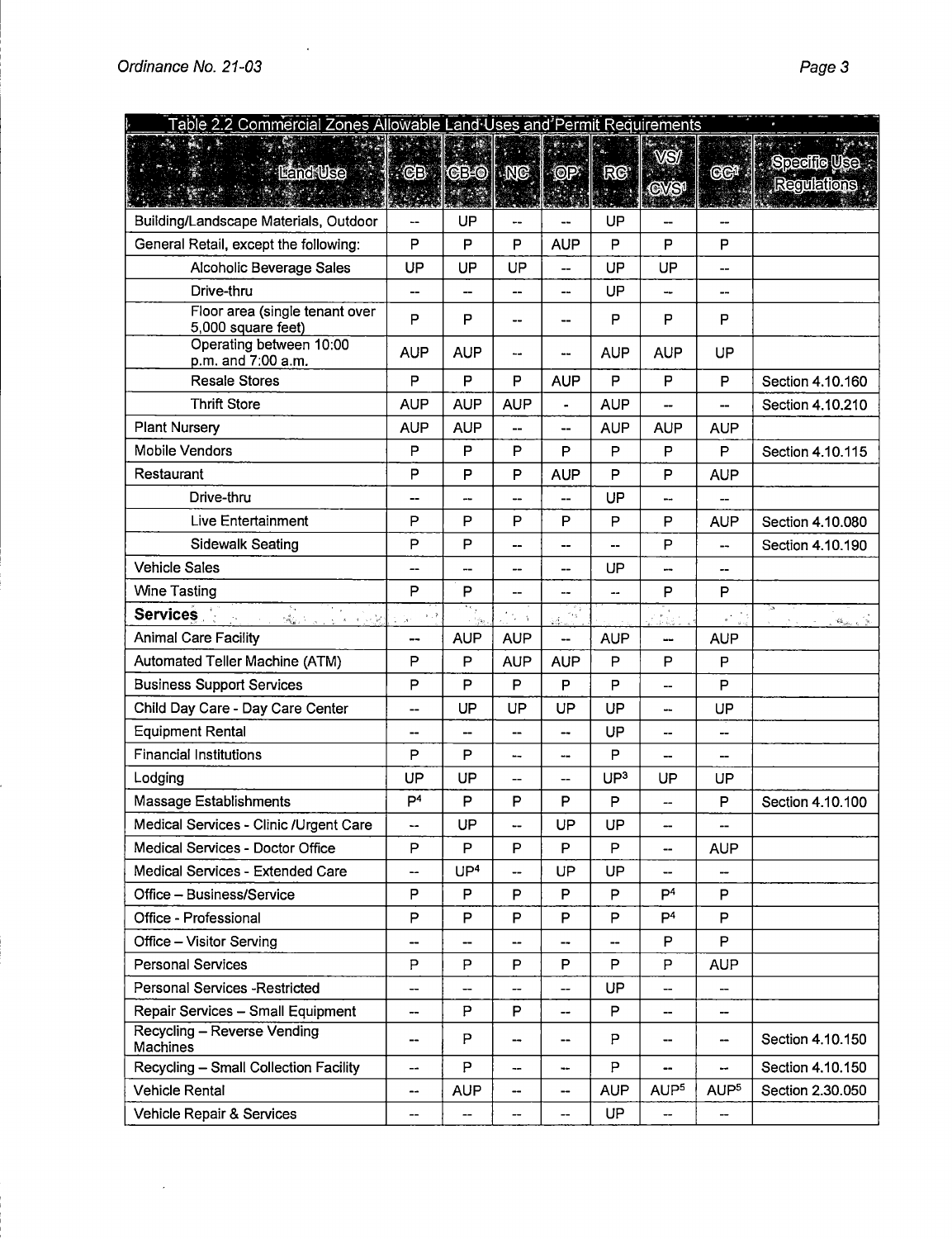| Table 2.2 Commercial Zones Allowable Land Uses and Permit Requirements                                                                                                                                                                                                                                                                                                                                                                                                                                                                                                                                                                                                                                                |            |    |    |     |                           |                 |     |                                           |
|-----------------------------------------------------------------------------------------------------------------------------------------------------------------------------------------------------------------------------------------------------------------------------------------------------------------------------------------------------------------------------------------------------------------------------------------------------------------------------------------------------------------------------------------------------------------------------------------------------------------------------------------------------------------------------------------------------------------------|------------|----|----|-----|---------------------------|-----------------|-----|-------------------------------------------|
| <b>Land User</b>                                                                                                                                                                                                                                                                                                                                                                                                                                                                                                                                                                                                                                                                                                      | <b>KCB</b> |    |    |     | <b>CB-OL NC COP RC RC</b> | EWS/B<br>CVS!   |     | <b>Specific Use</b><br><b>Requiations</b> |
| <b>Transportation &amp; Infrastructure</b>                                                                                                                                                                                                                                                                                                                                                                                                                                                                                                                                                                                                                                                                            |            |    |    |     |                           |                 |     |                                           |
| <b>Parking Facility</b>                                                                                                                                                                                                                                                                                                                                                                                                                                                                                                                                                                                                                                                                                               | UP         | UP | UP | UP  | UP                        | UP              | UP  |                                           |
| <b>Telecommunication Facility</b>                                                                                                                                                                                                                                                                                                                                                                                                                                                                                                                                                                                                                                                                                     | UP         | UP | UP | UP. | <b>UP</b>                 | UP <sup>6</sup> | UP. | Section 4.40                              |
| <b>End Note</b><br>1. Projects located in the Coastal Zone may require a Coastal Development Permit (See Section 6.20.040).<br>2. Use not allowed west of the Union Pacific Railroad tracks or on APN 060-011-036.<br>3. Use not allowed on West Grand Avenue.<br>4. Permitted above or behind ground floor commercial uses on West Grand Avenue.<br>5. Permitted if visitor-serving (e.g., automobiles or beach related vehicles). No moving trucks.<br>6. Telecommunication facilities are prohibited west of Highway 1, unless they are not visible from public viewing<br>areas, meet the standards of Section 4.40.030.A.1, or such a prohibition would result in a conflict with Federal<br>Law. (Am. Ord 14-4) |            |    |    |     |                           |                 |     |                                           |
| Legend<br>P<br><b>Permitted Use</b>                                                                                                                                                                                                                                                                                                                                                                                                                                                                                                                                                                                                                                                                                   |            |    |    |     |                           |                 |     |                                           |
|                                                                                                                                                                                                                                                                                                                                                                                                                                                                                                                                                                                                                                                                                                                       |            |    |    |     |                           |                 |     |                                           |

- AUP Administrative Use Permit Required<br>UP Use Permit Required
- UP Use Permit Required
- $\ddot{\phantom{a}}$ Use Not Allowed

**PART 2.** Section 2.40.030, lndusial Zones Allowable Land Uses and Permit Requirements, of Chapter 2 of Article IX Development Code, is hereby amended with the following:

# **2.40.30 Industrial Zones Allowable Land Uses and Permit Requirements**

| ം സ പ്രത്യസം സംസ്ഥാന പരിക്കുന്ന കോട്ടിക്കുന്നു. പരിക്കുന്നു പരിക്കുന്നത് പരിക്കുന്നത്. പരിക്കുന്ന പരിക്കുന്ന പരിക്കുന്ന പരിക്കുന്ന പരിക്കുന്ന പരിക്കുന്ന പരിക്കുന്ന പരിക്കുന്ന പരിക്കുന്ന പരിക്കുന്ന പരിക്കുന്ന പരിക്കുന്ന പര<br>Table 2.3 Industrial Zones Allowable Land Uses and Permit Requirements |                                       |                |                                                                                                                                                    |                                                                                                                                                                                                                                                                                               |  |
|---------------------------------------------------------------------------------------------------------------------------------------------------------------------------------------------------------------------------------------------------------------------------------------------------------|---------------------------------------|----------------|----------------------------------------------------------------------------------------------------------------------------------------------------|-----------------------------------------------------------------------------------------------------------------------------------------------------------------------------------------------------------------------------------------------------------------------------------------------|--|
| <b>Active Contract of Contract Contract Contract Contract Contract Contract Contract Contract Contract Contract Contract Contract Contract Contract Contract Contract Contract Contract Contract Contract Contract Contract Cont</b>                                                                    |                                       |                |                                                                                                                                                    | Specific Use Regulations                                                                                                                                                                                                                                                                      |  |
| Industry, Manufacturing & Processing                                                                                                                                                                                                                                                                    | $\mathcal{P}^{\text{exp}}_{\text{S}}$ |                |                                                                                                                                                    |                                                                                                                                                                                                                                                                                               |  |
| <b>High Technology Uses</b>                                                                                                                                                                                                                                                                             | P                                     | P              | P                                                                                                                                                  |                                                                                                                                                                                                                                                                                               |  |
| Manufacturing, Artisan                                                                                                                                                                                                                                                                                  | Р                                     | P              | P                                                                                                                                                  | Section 4.10.130                                                                                                                                                                                                                                                                              |  |
| Manufacturing/Processing, Heavy                                                                                                                                                                                                                                                                         |                                       |                | UP                                                                                                                                                 | Section 4.10.130                                                                                                                                                                                                                                                                              |  |
| Manufacturing/Processing, Light                                                                                                                                                                                                                                                                         | P                                     | P              | P                                                                                                                                                  | Section 4.10.130                                                                                                                                                                                                                                                                              |  |
| Manufacturing/Processing, Medium                                                                                                                                                                                                                                                                        | UP                                    |                | UP                                                                                                                                                 | Section 4.10.130                                                                                                                                                                                                                                                                              |  |
| Media Production                                                                                                                                                                                                                                                                                        | P                                     | P              | P                                                                                                                                                  |                                                                                                                                                                                                                                                                                               |  |
| <b>Commercial Cannabis Activity &amp; Uses</b>                                                                                                                                                                                                                                                          | UP                                    | UP             | UP                                                                                                                                                 | Section 4.10.045                                                                                                                                                                                                                                                                              |  |
| Printing and Publishing                                                                                                                                                                                                                                                                                 | P                                     | P              | P                                                                                                                                                  |                                                                                                                                                                                                                                                                                               |  |
| Recycling - Processing Facilities                                                                                                                                                                                                                                                                       |                                       |                | UP                                                                                                                                                 | Section 4.10.150                                                                                                                                                                                                                                                                              |  |
| Storage - Warehouse                                                                                                                                                                                                                                                                                     | P                                     | Р              | P                                                                                                                                                  |                                                                                                                                                                                                                                                                                               |  |
| Storage - Outdoor                                                                                                                                                                                                                                                                                       | UP                                    |                | <b>UP</b>                                                                                                                                          | Section 4.10.130                                                                                                                                                                                                                                                                              |  |
| Storage - Personal Storage Facility                                                                                                                                                                                                                                                                     | P                                     |                | P                                                                                                                                                  | Section 4.10.140                                                                                                                                                                                                                                                                              |  |
| Storage - Vehicles                                                                                                                                                                                                                                                                                      | UP                                    |                | UP                                                                                                                                                 | Section 4.10.130                                                                                                                                                                                                                                                                              |  |
| Wholesaling & Distribution                                                                                                                                                                                                                                                                              | P                                     | P              | P                                                                                                                                                  |                                                                                                                                                                                                                                                                                               |  |
| <b>Recreation, Education &amp; Public Assembly and Alleman</b>                                                                                                                                                                                                                                          |                                       | الرياضي وأوقفت | $\frac{\partial \varphi}{\partial \varphi} \leftarrow \frac{\partial \varphi}{\partial \varphi} \left( \varphi_{\alpha} \right)_{\alpha}^{\alpha}$ | $\left\langle \nabla \xi_{\mathbf{a},\mathbf{b}} \right\rangle_{\mathbf{a}} = \left\langle \nabla \mathbf{a} \right\rangle_{\mathbf{a}} = \left\langle \nabla \mathbf{a} \right\rangle_{\mathbf{a}} = \left\langle \nabla \xi_{\mathbf{a}} \right\rangle_{\mathbf{a}}$<br>$\sigma_{\rm{g}}$ . |  |
| Commercial Recreation Facility - Outdoor                                                                                                                                                                                                                                                                | - UP                                  | UP             | UP                                                                                                                                                 |                                                                                                                                                                                                                                                                                               |  |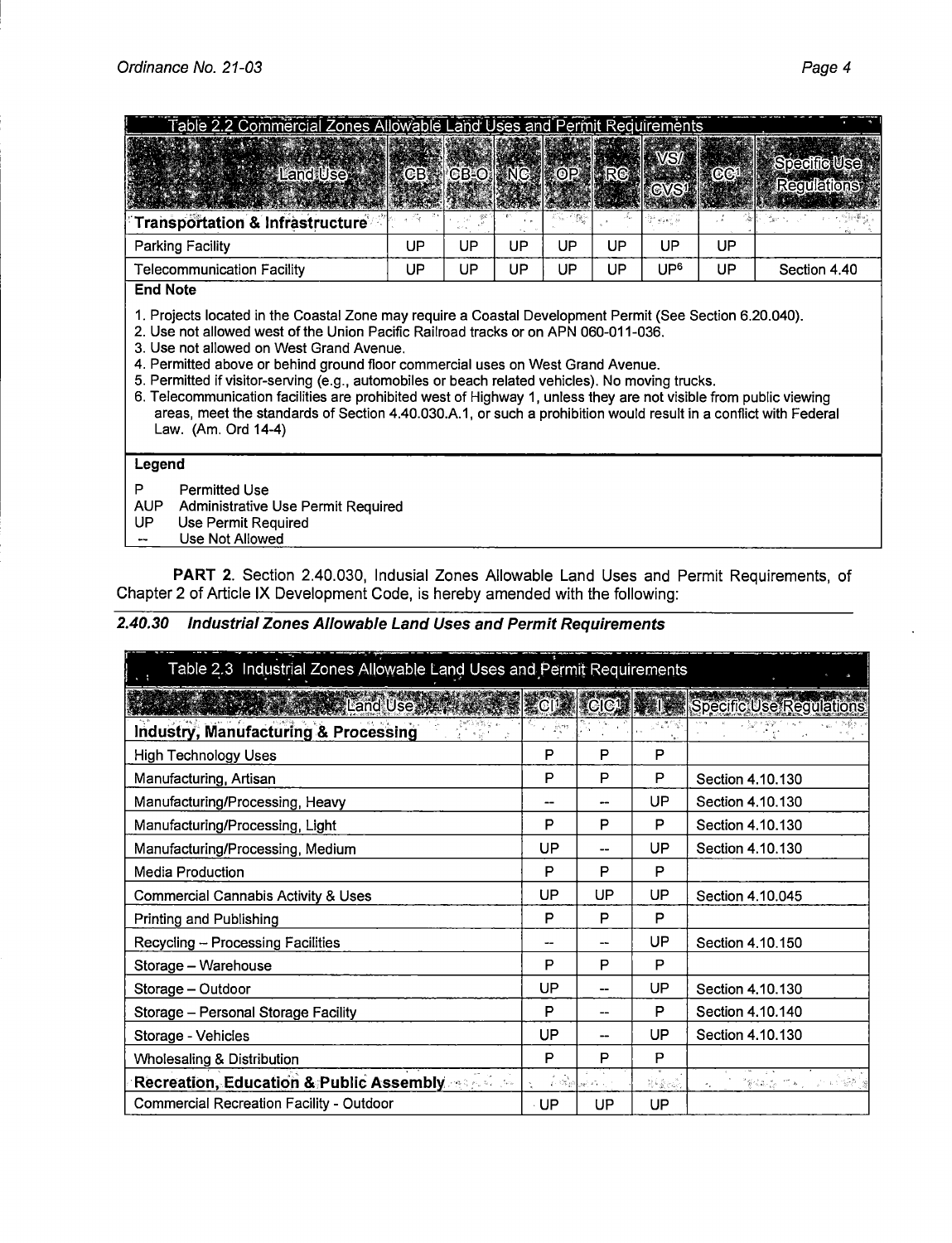| Table 2.3 Industrial Zones Allowable Land Uses and Permit Requirements                    |                                                         |                      |                                                                                                                                                                                                                                                                                                                                                                                                                                                                                           |                                                                                                                                                                                                                                                                                                |  |
|-------------------------------------------------------------------------------------------|---------------------------------------------------------|----------------------|-------------------------------------------------------------------------------------------------------------------------------------------------------------------------------------------------------------------------------------------------------------------------------------------------------------------------------------------------------------------------------------------------------------------------------------------------------------------------------------------|------------------------------------------------------------------------------------------------------------------------------------------------------------------------------------------------------------------------------------------------------------------------------------------------|--|
| <b>Constitution of the Constitution Constitution</b>                                      |                                                         |                      |                                                                                                                                                                                                                                                                                                                                                                                                                                                                                           | eit eier specific Use Regulations                                                                                                                                                                                                                                                              |  |
| <b>Health/Fitness Facility</b>                                                            | <b>AUP</b>                                              | <b>AUP</b>           | <b>AUP</b>                                                                                                                                                                                                                                                                                                                                                                                                                                                                                |                                                                                                                                                                                                                                                                                                |  |
| Meeting Facility, public or private                                                       |                                                         |                      |                                                                                                                                                                                                                                                                                                                                                                                                                                                                                           |                                                                                                                                                                                                                                                                                                |  |
| $\leq$ 3,000 sf                                                                           | <b>AUP</b>                                              | <b>AUP</b>           | <b>AUP</b>                                                                                                                                                                                                                                                                                                                                                                                                                                                                                |                                                                                                                                                                                                                                                                                                |  |
| $> 3,000$ sf                                                                              | UP                                                      | UP                   | UP                                                                                                                                                                                                                                                                                                                                                                                                                                                                                        |                                                                                                                                                                                                                                                                                                |  |
| Studio - Art, Dance, Martial Arts                                                         | <b>AUP</b>                                              | <b>AUP</b>           | <b>AUP</b>                                                                                                                                                                                                                                                                                                                                                                                                                                                                                |                                                                                                                                                                                                                                                                                                |  |
| Public or Quasi-Public Facility                                                           | UP                                                      | UP                   | UP                                                                                                                                                                                                                                                                                                                                                                                                                                                                                        |                                                                                                                                                                                                                                                                                                |  |
| Specialized Education/Training                                                            | UP                                                      | UP                   | UP                                                                                                                                                                                                                                                                                                                                                                                                                                                                                        |                                                                                                                                                                                                                                                                                                |  |
| all se<br>$\mathcal{N}_{\rm{max}}$ , where $\mathcal{N}_{\rm{max}}$<br><b>Residential</b> | $\sigma$<br>$\mathcal{O}_{\mathcal{O}_{\mathcal{A}}}$ . | $\gamma^{1,\beta}$ . | $\label{eq:Ricci} \mathcal{L}_{\mathcal{L}_1} \big( \underset{\mathcal{L}_2 \in \mathcal{L}_2}{\underset{\mathcal{L}_2 \in \mathcal{L}_1}{\underset{\mathcal{L}_2 \in \mathcal{L}_2}{\underset{\mathcal{L}_1 \in \mathcal{L}_2}{\underset{\mathcal{L}_2 \in \mathcal{L}_1}{\underset{\mathcal{L}_2 \in \mathcal{L}_2}{\underset{\mathcal{L}_2 \in \mathcal{L}_2}{\underset{\mathcal{L}_2 \in \mathcal{L}_1}{\underset{\mathcal{L}_2 \in \mathcal{L}_2}{\underset{\mathcal{L}_2 \in \math$ | $\mathcal{O}(\mathcal{O}_{\mathcal{O}})$<br>$\mathbf{c} \sim \mathcal{Y} \rightarrow \mathcal{S} \times \mathcal{Y} \rightarrow \mathcal{S}$<br>$\label{eq:11} \frac{\partial}{\partial x}\frac{\partial}{\partial x} = -\frac{3\pi}{2}\frac{\partial}{\partial x}\frac{\partial}{\partial x}$ |  |
| Caretaker's Residence                                                                     | <b>AUP</b>                                              | <b>AUP</b>           | <b>AUP</b>                                                                                                                                                                                                                                                                                                                                                                                                                                                                                | Section 4.10.050                                                                                                                                                                                                                                                                               |  |
| Home Occupation                                                                           | P                                                       | --                   | P                                                                                                                                                                                                                                                                                                                                                                                                                                                                                         | Section 6.20.070                                                                                                                                                                                                                                                                               |  |
| Live/work Unit                                                                            | UP                                                      | UP                   | UP                                                                                                                                                                                                                                                                                                                                                                                                                                                                                        | Section 4.10.090                                                                                                                                                                                                                                                                               |  |
| Transitional & Supportive Housing                                                         | P                                                       | Р                    | P                                                                                                                                                                                                                                                                                                                                                                                                                                                                                         |                                                                                                                                                                                                                                                                                                |  |
| <b>SUMMER</b><br>는 1월 3<br>Retail                                                         | $\mathcal{A}^{\text{out}}_{\text{in}}$                  | $\gamma$ (if         | an a<br>x,                                                                                                                                                                                                                                                                                                                                                                                                                                                                                |                                                                                                                                                                                                                                                                                                |  |
| <b>Accessory Retail/Service Use</b>                                                       | P                                                       | P                    | P                                                                                                                                                                                                                                                                                                                                                                                                                                                                                         | Section 4.10.020                                                                                                                                                                                                                                                                               |  |
| <b>Adult Business</b>                                                                     | UP                                                      | --                   | --                                                                                                                                                                                                                                                                                                                                                                                                                                                                                        | Section 4.20                                                                                                                                                                                                                                                                                   |  |
| Automobile Service Station                                                                | UP                                                      |                      | UP                                                                                                                                                                                                                                                                                                                                                                                                                                                                                        |                                                                                                                                                                                                                                                                                                |  |
| Building/Landscape Materials, Indoor                                                      | P                                                       | --                   | P                                                                                                                                                                                                                                                                                                                                                                                                                                                                                         |                                                                                                                                                                                                                                                                                                |  |
| Building/Landscape Materials, Outdoor                                                     | UP                                                      |                      | UP                                                                                                                                                                                                                                                                                                                                                                                                                                                                                        | Section 4.10.130                                                                                                                                                                                                                                                                               |  |
| <b>Fuel Dealer</b>                                                                        | UP                                                      |                      | UP                                                                                                                                                                                                                                                                                                                                                                                                                                                                                        |                                                                                                                                                                                                                                                                                                |  |
| General Retail                                                                            | P                                                       | P                    | P                                                                                                                                                                                                                                                                                                                                                                                                                                                                                         |                                                                                                                                                                                                                                                                                                |  |
| Mobile Vendors                                                                            | P                                                       | P                    | P                                                                                                                                                                                                                                                                                                                                                                                                                                                                                         | Section 4.10.115                                                                                                                                                                                                                                                                               |  |
| <b>Plant Nursery</b>                                                                      | P                                                       |                      | P                                                                                                                                                                                                                                                                                                                                                                                                                                                                                         |                                                                                                                                                                                                                                                                                                |  |
| Restaurant                                                                                | UP                                                      | UP                   | UP                                                                                                                                                                                                                                                                                                                                                                                                                                                                                        |                                                                                                                                                                                                                                                                                                |  |
| <b>Vehicle Sales</b>                                                                      | P                                                       |                      | P                                                                                                                                                                                                                                                                                                                                                                                                                                                                                         |                                                                                                                                                                                                                                                                                                |  |
| <b>Services</b>                                                                           | $\epsilon$                                              | et c                 | 荞                                                                                                                                                                                                                                                                                                                                                                                                                                                                                         |                                                                                                                                                                                                                                                                                                |  |
| ATM                                                                                       | P                                                       | P                    | P                                                                                                                                                                                                                                                                                                                                                                                                                                                                                         |                                                                                                                                                                                                                                                                                                |  |
| Animal Boarding                                                                           | <b>AUP</b>                                              | --                   | <b>AUP</b>                                                                                                                                                                                                                                                                                                                                                                                                                                                                                |                                                                                                                                                                                                                                                                                                |  |
| <b>Animal Care Facilities</b>                                                             | P                                                       |                      | P                                                                                                                                                                                                                                                                                                                                                                                                                                                                                         |                                                                                                                                                                                                                                                                                                |  |
| <b>Business Support Services</b>                                                          | P                                                       | P                    | P                                                                                                                                                                                                                                                                                                                                                                                                                                                                                         |                                                                                                                                                                                                                                                                                                |  |
| <b>Catering Service</b>                                                                   | P                                                       | P                    | P                                                                                                                                                                                                                                                                                                                                                                                                                                                                                         |                                                                                                                                                                                                                                                                                                |  |
| <b>Equipment Rental</b>                                                                   | P                                                       | --                   | P                                                                                                                                                                                                                                                                                                                                                                                                                                                                                         | Section 4.10.130                                                                                                                                                                                                                                                                               |  |
| Maintenance Service - Client Site Services                                                | P                                                       | P                    | P                                                                                                                                                                                                                                                                                                                                                                                                                                                                                         | Section 4.10.130                                                                                                                                                                                                                                                                               |  |
| Medical services - Clinic/Urgent Care                                                     | P                                                       | --                   | P                                                                                                                                                                                                                                                                                                                                                                                                                                                                                         |                                                                                                                                                                                                                                                                                                |  |
| Mortuary/Funeral Home                                                                     | UP                                                      | ⊷                    | UP                                                                                                                                                                                                                                                                                                                                                                                                                                                                                        |                                                                                                                                                                                                                                                                                                |  |
| Office - Business/Service                                                                 | P                                                       | P                    | P                                                                                                                                                                                                                                                                                                                                                                                                                                                                                         |                                                                                                                                                                                                                                                                                                |  |
| Office - Processing                                                                       | P                                                       | P                    | P                                                                                                                                                                                                                                                                                                                                                                                                                                                                                         |                                                                                                                                                                                                                                                                                                |  |
| Office - Professional                                                                     | P                                                       | P                    | P                                                                                                                                                                                                                                                                                                                                                                                                                                                                                         |                                                                                                                                                                                                                                                                                                |  |
| Recycling - Large Collection Facilities                                                   | <b>AUP</b>                                              | <b>AUP</b>           | <b>AUP</b>                                                                                                                                                                                                                                                                                                                                                                                                                                                                                | Section 4.10.150                                                                                                                                                                                                                                                                               |  |
| Recycling - Reverse Vending Machine                                                       | P                                                       | P                    | P                                                                                                                                                                                                                                                                                                                                                                                                                                                                                         | Section 4.10.150                                                                                                                                                                                                                                                                               |  |
| Recycling - Small Collection Facilities                                                   | P                                                       | P                    | P                                                                                                                                                                                                                                                                                                                                                                                                                                                                                         | Section 4.10.150                                                                                                                                                                                                                                                                               |  |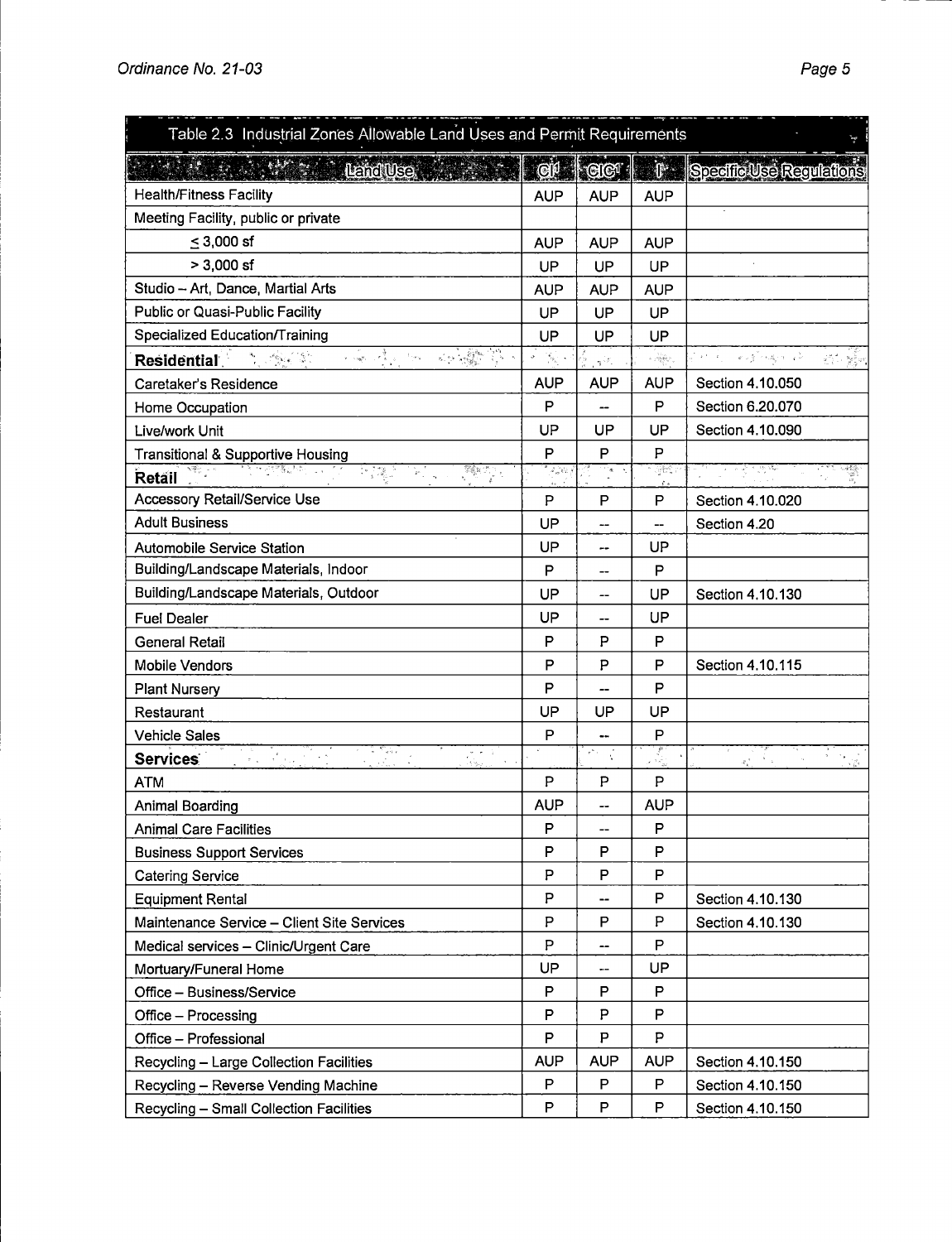| Table 2.3 Industrial Zones Allowable Land Uses and Permit Requirements |                |     |                                       |                  |  |
|------------------------------------------------------------------------|----------------|-----|---------------------------------------|------------------|--|
| <b>CITY Specific Use Regulations</b>                                   |                |     |                                       |                  |  |
| Repair Services - Large Equipment                                      | Р              |     | P                                     | Section 3.10.020 |  |
| Repair Services - Small Equipment                                      | P              | Р   | P                                     |                  |  |
| <b>Vehicle Rental</b>                                                  | P              | --- | P                                     |                  |  |
| Vehicle Repair & Services                                              | <b>AUP</b>     |     | P                                     | Section 4.10.130 |  |
| <b>Transportation &amp; Infrastructure</b>                             | 七九八の<br>. P. L |     | $\frac{d_{\rm{eff}}}{d_{\rm{He}}}$ in |                  |  |
| <b>Freight Terminal</b>                                                |                |     | UP                                    |                  |  |
| <b>Parking Facility</b>                                                | UP             | UP  | UP                                    |                  |  |
| <b>Telecommunication Facility</b>                                      | UP             | UP  | UP                                    | Section 4.40     |  |
| <b>End Note</b>                                                        |                |     |                                       |                  |  |

#### **End Note**

1. Projects located in the Coastal Zone may require a Coastal Development Permit (See Section 6.20.040).

#### **Legend**

P Permitted Use<br>AUP Administrative

AUP Administrative Use Permit Required<br>UP Use Permit Required

Use Permit Required

Use Not Allowed

**PART 3.** Section 3.10.020, Fences, Walls, and Screening, of Chapter 3, Article IX Development Code, is hereby repealed and replaced with the following:

## **3.10.020 Fences, Walls, and Screening**

- A **Purpose.** The purpose of these regulations is to achieve a balance between concerns for privacy and public concerns for enhancement of the community appearance, visual image of the streetscape, overall character of neighborhoods, and to ensure the provision of adequate light, air, and public safety.
- **B. Applicability.** The requirements of this Section apply to all fences and walls located on private property unless otherwise stated.
- C. **Height limits within required setbacks or property frontages.** Fences or walls may be placed within required setbacks, provided they do not exceed the height limits shown in Table 3.1 and the standards of this Section.

| Table 3.1 Maximum Height of Fences or Walls                                 |                                                                                                                                                                                   |
|-----------------------------------------------------------------------------|-----------------------------------------------------------------------------------------------------------------------------------------------------------------------------------|
| Location of Fence or Wall<br>intragelengte für der Lützlich und der Leichst | Maximum Height<br><u>as nel mate</u> van die k<br>三向心 鉄度<br>一定需要                                                                                                                  |
| Within a front setback (refer to Figure<br>3.1.1)                           | 3.5 feet (42 inches) $1, 4$                                                                                                                                                       |
| Corner lots (refer to Figure 3.1.2)                                         |                                                                                                                                                                                   |
| Front setback                                                               | 3.5 feet $(42$ inches) $1,3,4$                                                                                                                                                    |
| Street side setback                                                         | 6 feet $34$                                                                                                                                                                       |
| Within an interior side or rear setback                                     | 7 feet $2$                                                                                                                                                                        |
| Notes:<br>$3.1.3$ ).                                                        | 1. A fence or wall up to six feet in height is allowed when the portion above 3.5 feet is a<br>minimum of 75% transparent allowing air and light to pass through (Refer to Figure |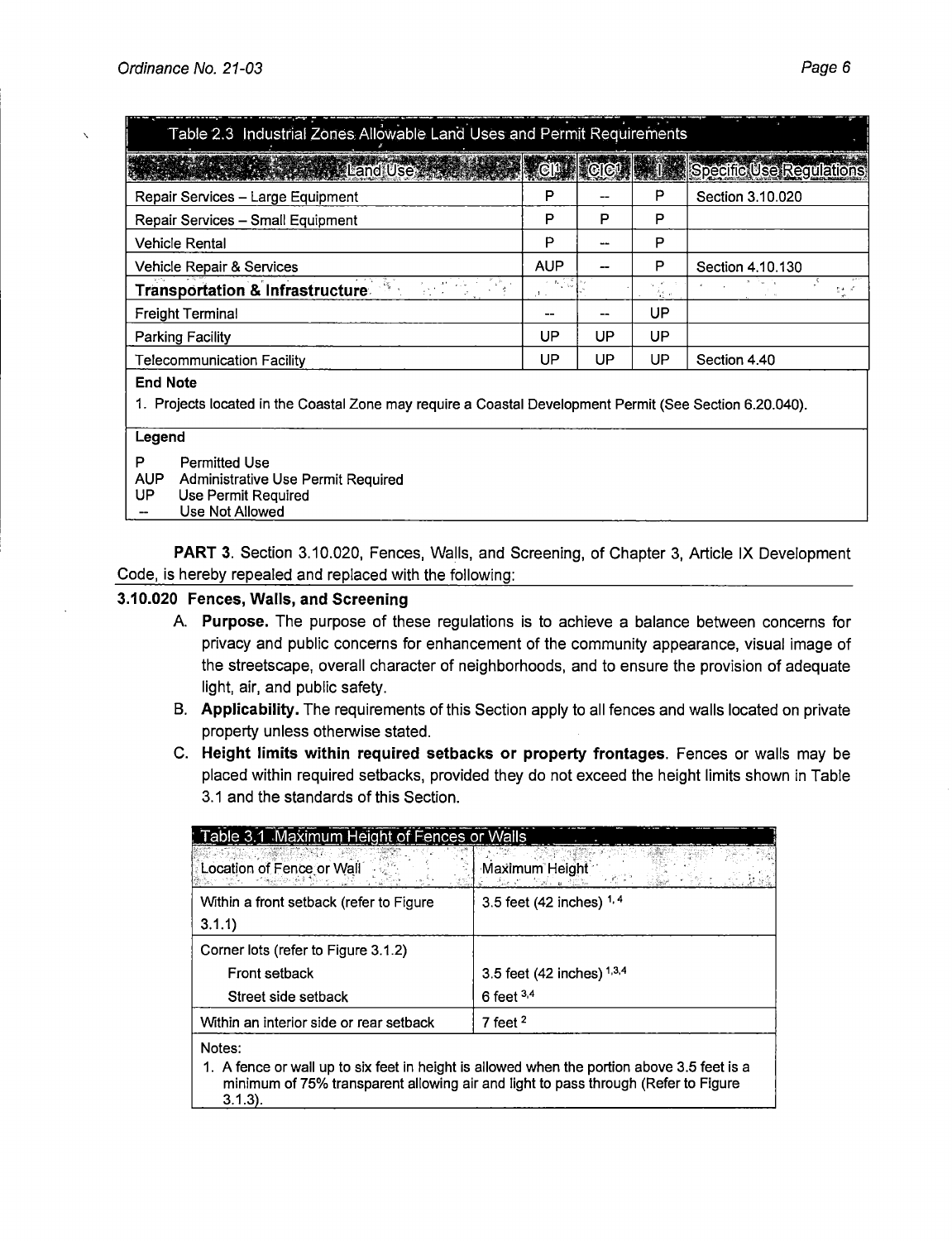- 2. In non-residential zones, a solid fence or wall up to eight feet in height may be allowed for screening or security purposes subject to approval of an Administrative Development Permit.
- 3. Property owners in residential zones with a corner lot may designate one side of the property as front setback, and the other as the street side setback as shown in Figure 3.1.2, for purposes of determining fence heights only.
- 4. All fences and walls shall comply with Section 3.10.030.E. (Restrictions to height limits at street corners, FiQure 3.3)









**Front setback** area

**Street side setback area** 

**Rear/ interior side setback area** 

**Height limit at corner See Section 3.10.030.E**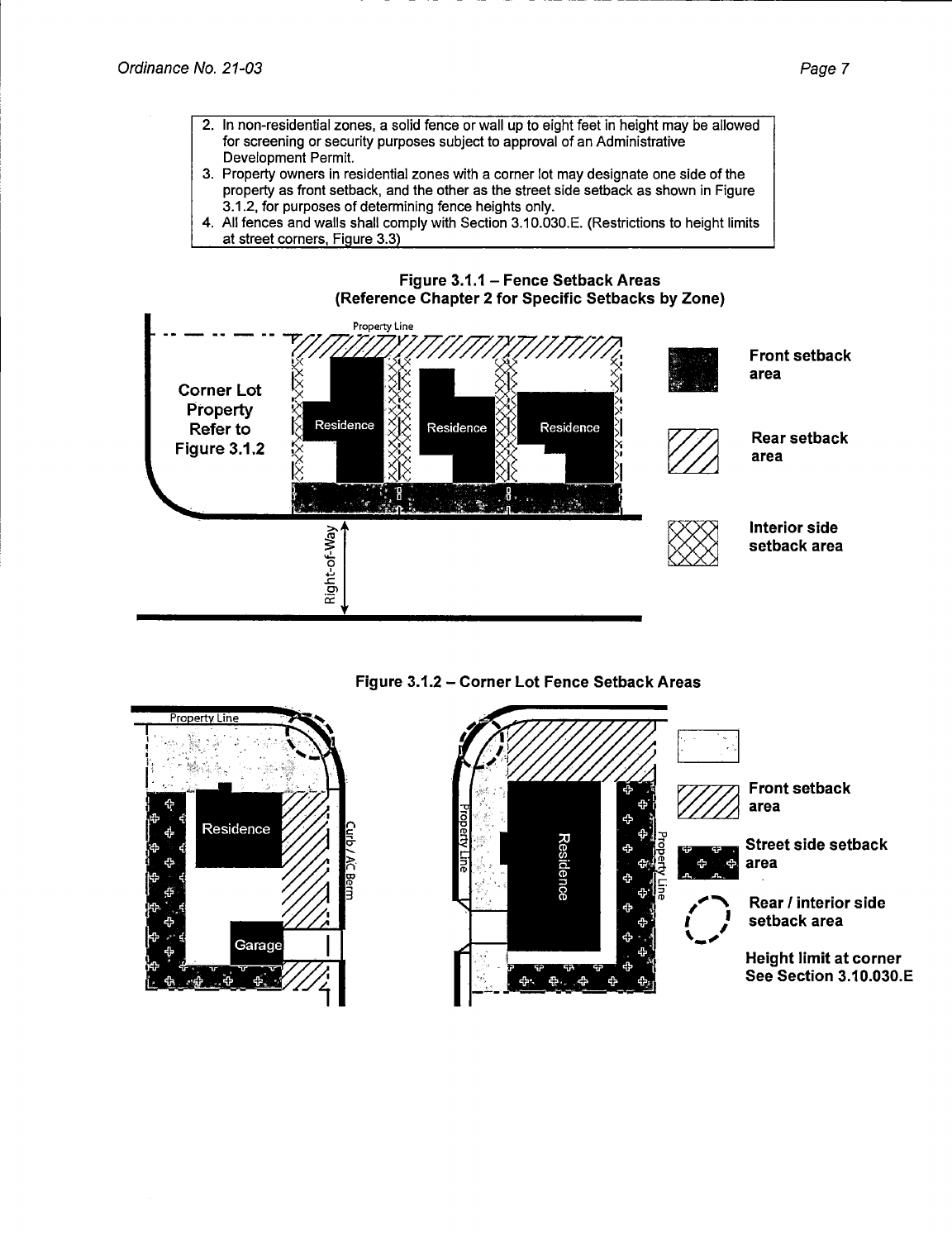



**8-foot fence width by 2.5-foot fence height** = **20 square feet Maximum 25% solid fence area x 20 square feet** = **5 square feet of solid area** 

# D. **Fences on retaining walls within the front or street side setbacks.**

- 1. Fence and/or wall height shall be measured from the adjacent grade along the lower side of the wall and/or fence, directly at the base of either the wall or fence. Fences on top of retaining walls within the front or street side setback shall be counted towards the maximum fence height.
- 2. Exception. A fence with maximum heights consistent with Section 3.10.020.C may be allowed with the following conditions:
	- a. Retaining Wall. Maximum height of retaining wall shall be six feet as measured from the adjacent grade on the lower side.
	- b. Setback required. A minimum setback of two feet as measured from the back of the retaining wall to the front of the fence (refer to Figure 3.1.4).

## **Figure 3.1.4** - **Fences on Retaining Walls Exception**

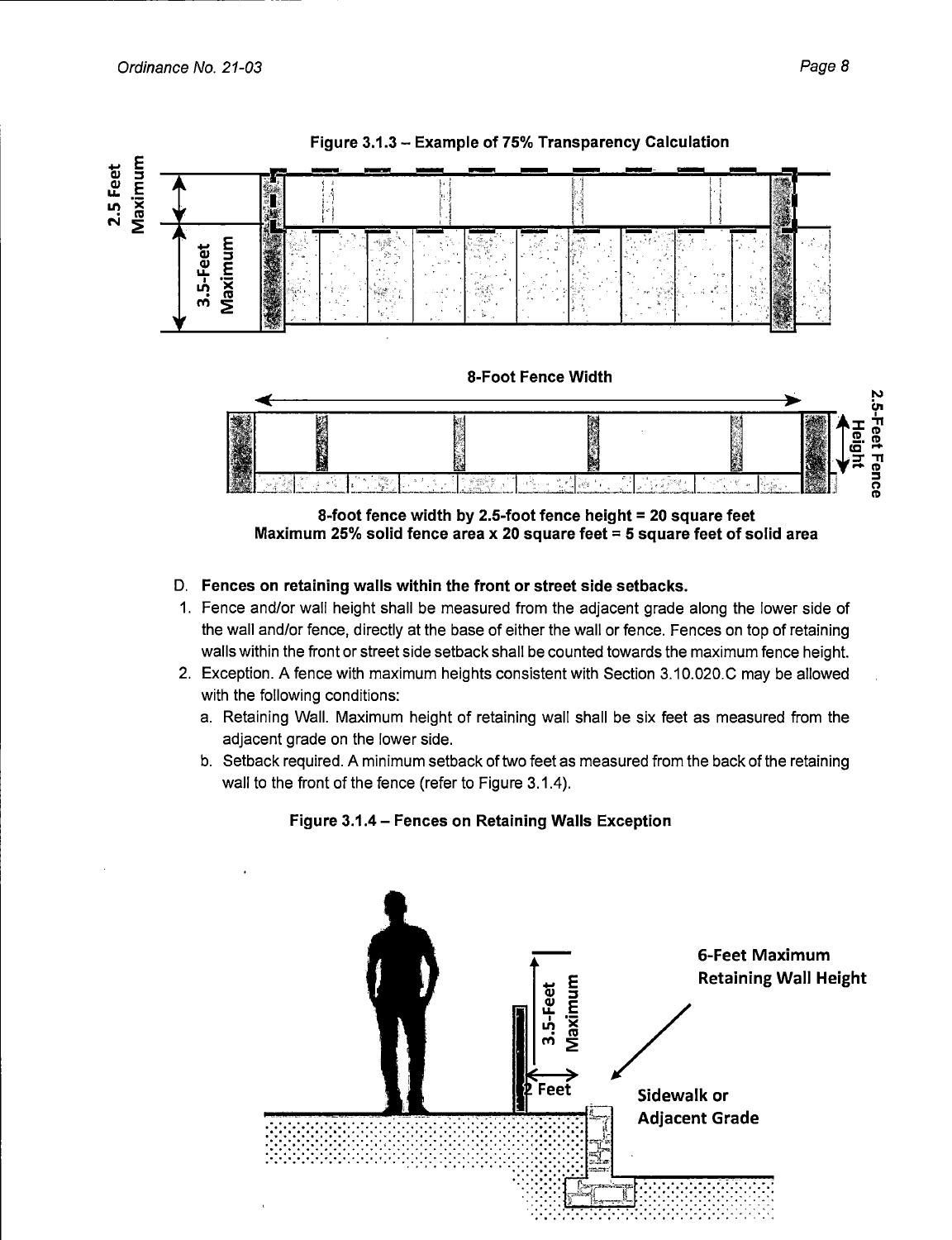- **E. Fences and walls located within the public right-of-way.** Fences and walls that comply with the requirements of this Section may be located within the public right-of-way behind the existing or future sidewalk location if an Encroachment Permit is issued.
- F. **Standards for fences located outside of the required setback areas.** 
	- 1. The maximum wall or fence height is seven feet in residential zones outside of required setback areas.
- G. **Arbors, trellis, and ornamental features** 
	- 1. Arbors, trellises, and other similar ornamental features are allowed within a required setback subject to the same height limits that apply to fences and walls, except as provided in this Subsection.
		- a. Within front, street side, interior side and rear setbacks. Up to one arbor, trellis, or other similar ornamental feature per street frontage is allowed with a maximum height of eight feet, and an area of not more than 40 square feet as measured by the perimeter formed by the vertical projection to the ground of the outermost elements of the feature, and no horizontal dimension shall exceed eight feet in length. Any portion of such a feature wider than 18 inches and that exceeds the usual fence height requirements of this Subsection shall be of an open design such that a person standing on the adjacent public right-ofway can see completely through at least 50 percent of the structure (refer to Figure 3.1.5). Features within required setbacks shall comply with Section 3.10.030.E. (Restrictions to height limits at street corners).





- **H. Measurement of height where fences or walls are located on retaining walls or berms within interior and rear setbacks.** 
	- 1. Retaining walls located on the lower lot within interior side or rear setback. Where fences or walls are located on retaining walls on the lower lot, the height of the retaining wall shall not be considered as a part of the overall height of the fence or wall (refer to Figure 3.1.6).
	- 2. Retaining walls located on the higher lot within interior side or rear setback. Where fences or walls are located on retaining walls greater than one foot in height on the higher lot, the height of the retaining wall shall be considered as a part of the overall height of the fence or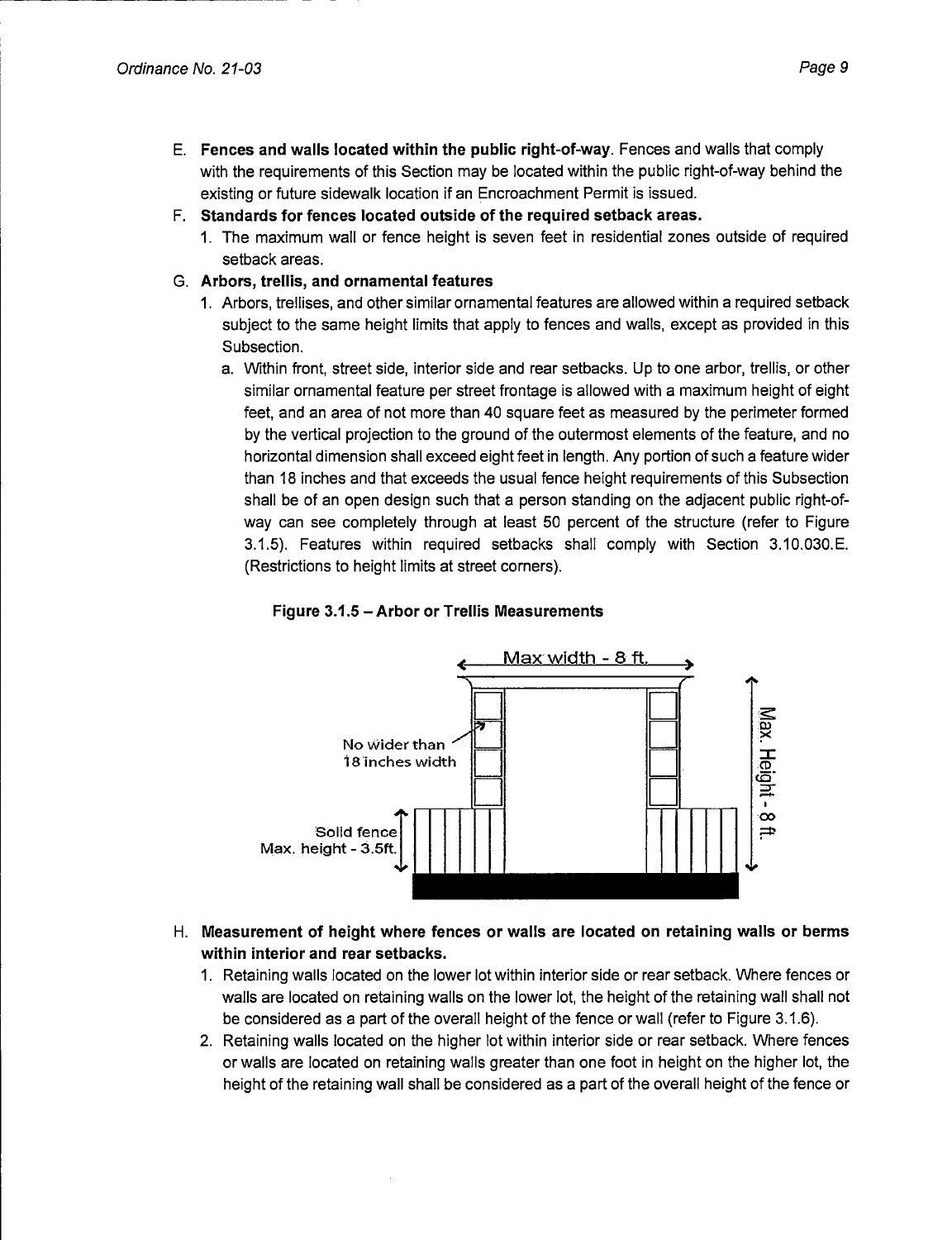wall and shall not exceed seven feet in height as measured from the lower side (refer to Figure 3.1. 7).

3. Walls or fences shall have a minimum spacing of three feet between each other to be considered separate structures for purposes of measuring height.





Figure 3.1.7 - Measurement of Retaining Wall and Fence Located on Higher Lot

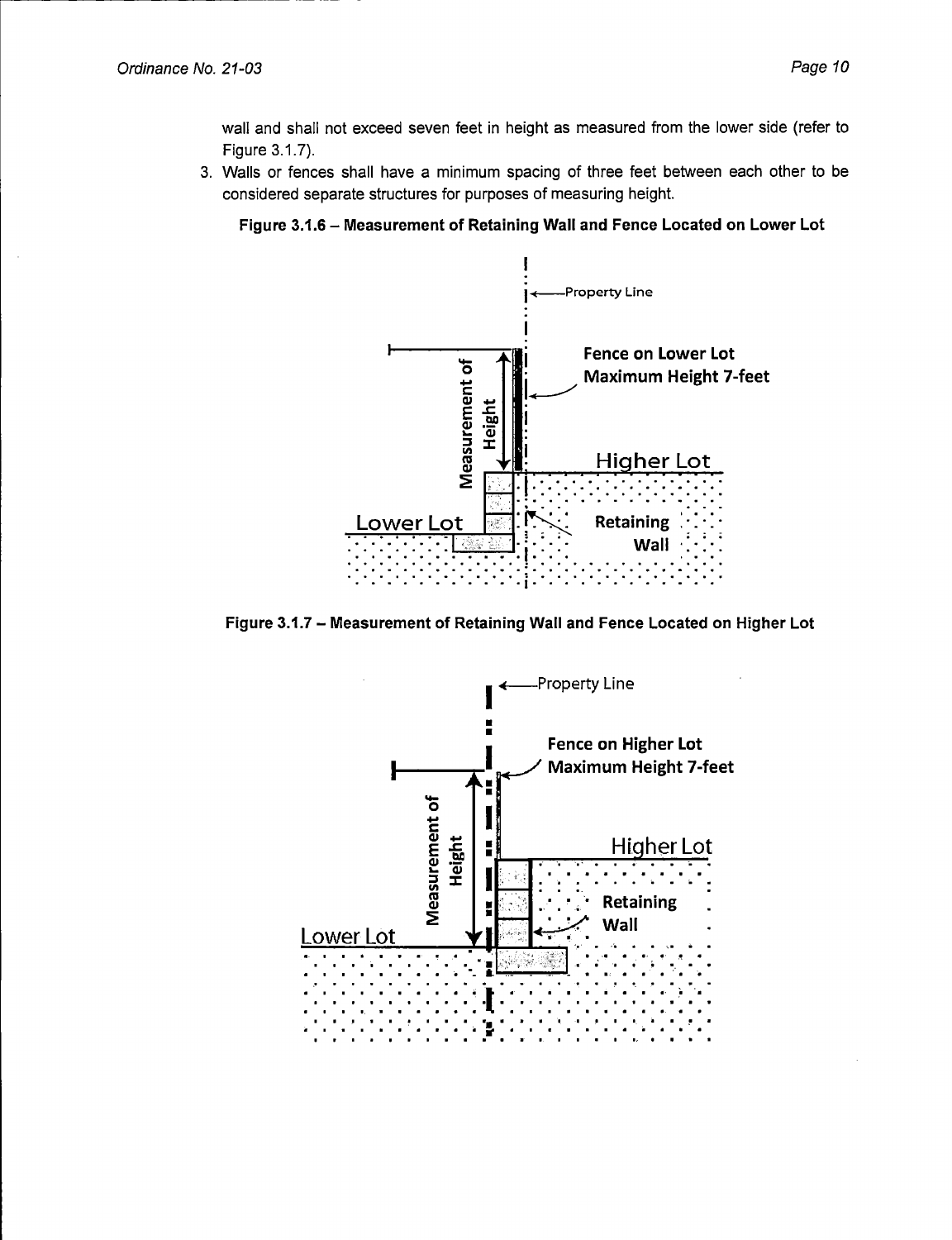4. Where fences are located on a landscaped berm. The height of the fence shall include the berm directly beneath the fence and above natural grade in the overall height measurement (refer to Figure 3.1.8).



**Figure 3.1.8 - Measurement of Fence on Landscaped Berm** 

- I. **Minor exceptions.** The Director may approve an Administrative Development Permit to make minor exceptions for unusual circumstances such as topography to maintain the effectiveness of screening as would generally be provided by Subsections A through H.
- J. **Specific fence and wall requirements for specified uses.** 
	- 1. Fencing between different land uses. Fencing between different land uses shall be provided in compliance with Subsection L. (Screening).
	- 2. Outdoor equipment, storage, and work areas. Non-residential outdoor equipment, storage and uses adjacent to a residential zone shall be screened in compliance with Subsection L. (Screening). Mechanical equipment for residential zones shall be screened in compliance Subsection M (Screening).
	- 3. Swimming pools, spas, and similar features. Swimming pools/spas and other similar water features shall be fenced in compliance with the City's Building Code requirements, regardless of the other requirements of this Section.
- K. **Prohibited materials.** The following fencing materials are prohibited in all zones except as follows.
	- 1. Razor or concertina (barbed) wire unless approved by a Use Permit within an industrial zone.
	- 2. Chain link fencing within a front or street side property frontage. Chain link fencing shall be prohibited in conjunction with all new structures, including development permits, unless an exception is approved by the Review Authority.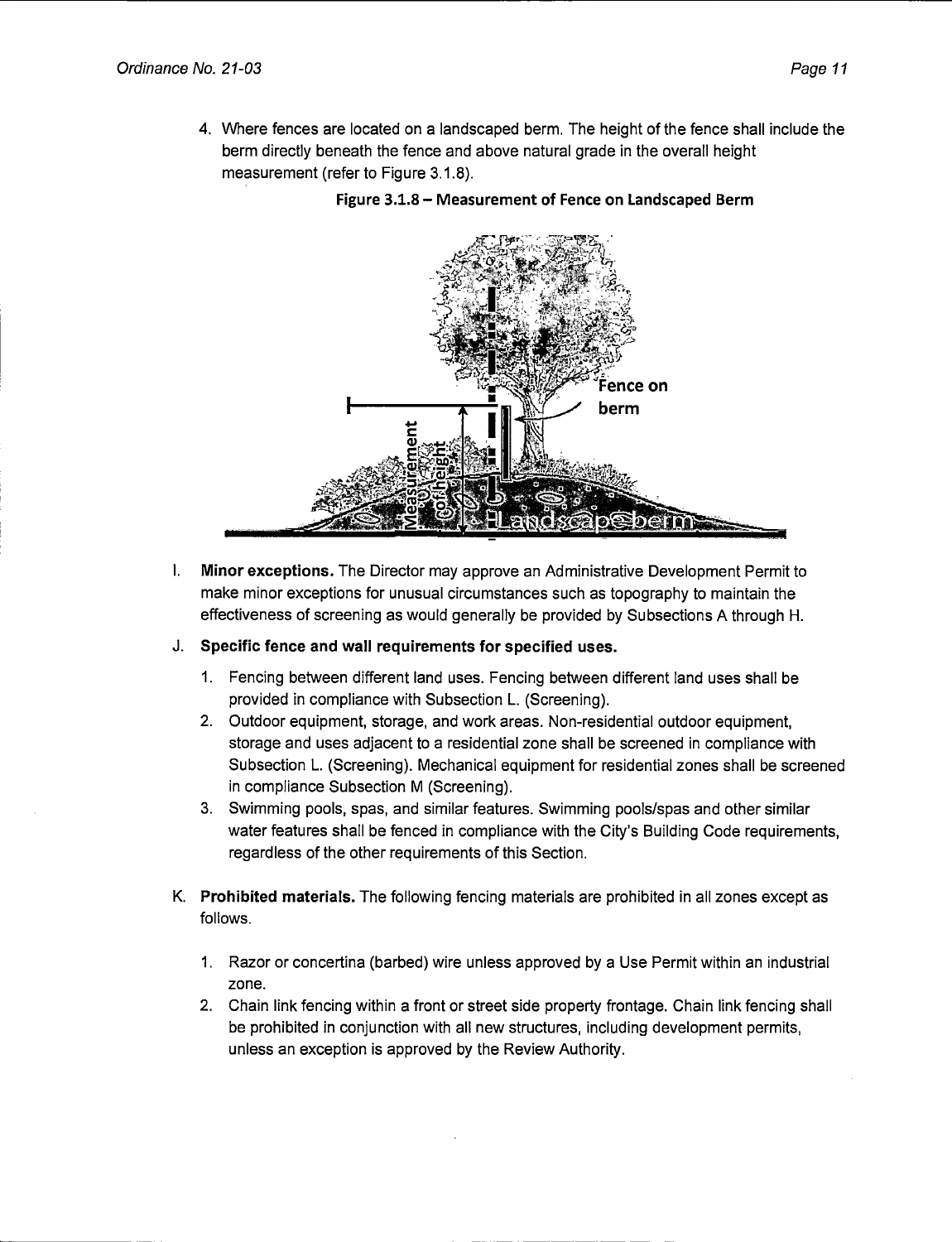- L. **Screening.** This Subsection establishes standards for the screening of non-residential uses when adjacent to residential zones at the lot boundary as follows:
	- 1. The screen shall consist of a solid, decorative wall of masonry or similar durable material, six feet in height. The Review Authority may require a wall up to eight feet in height if necessary to screen the use from the residential use.
	- 2. The decorative wall shall be architecturally treated on both sides, subject to the approval of the Review Authority.
	- 3. In industrial zones, a minimum of 10 feet of dense landscaping shall be planted adjacent to residential zones.
	- 4. In commercial zones, a minimum of five feet of dense landscaping shall be planted adjacent to residential zones.
	- 5. The Review Authority may waive or approve a substitute for the requirements of this Subsection if the Review Authority determines that:
		- a. The relationship of the proposed uses make the required screening unnecessary;
		- b. The intent of this Subsection can be successfully met by means of alternative screening methods;
		- c. Physical constraints on the site make the required screening infeasible; or
		- d. The physical characteristics of the site or adjoining lots make the required screening unnecessary.

# M. **Mechanical equipment, loading docks, and refuse areas.**

- 1. Mechanical equipment shall be screened from public view from adjoining public streets and adjoining areas zoned for residential uses. This equipment includes air conditioning, heating, ventilation ducts, and exhaust vents, loading docks, refuse storage areas, and utility services, electrical transformers, gas meters, etc.
- 2. Mechanical equipment shall be screen from public view in residential zones when visible from public streets. This includes air conditioning, heating, and other similar mechanical equipment.
- 3. The colors, materials, and architectural style of screening shall be architecturally compatible with other on-site development.

**PART 4.** Section 3.10.030, Height Limits and Exceptions, of Chapter 3 of Article IX Development Code, is hereby amended with the following:

# **3.10.030 Height Limits and Exceptions**

- A **Purpose.** This Section describes the required methods for measuring the height of structures in compliance with the height limits established by this Development Code, and exceptions and restrictions to those height limits.
- B. **Maximum height of structures.** The height of each structure shall not exceed the height limit established for the applicable zone by Chapter 2 (Zones and Allowable Land Uses), except as otherwise provided by this Section.
- C. **Height measurement.** The maximum allowable height shall be measured as the vertical distance from the average level of the highest and lowest point, measured from natural grade, of that portion of the lot covered by the building to the topmost point of the roof as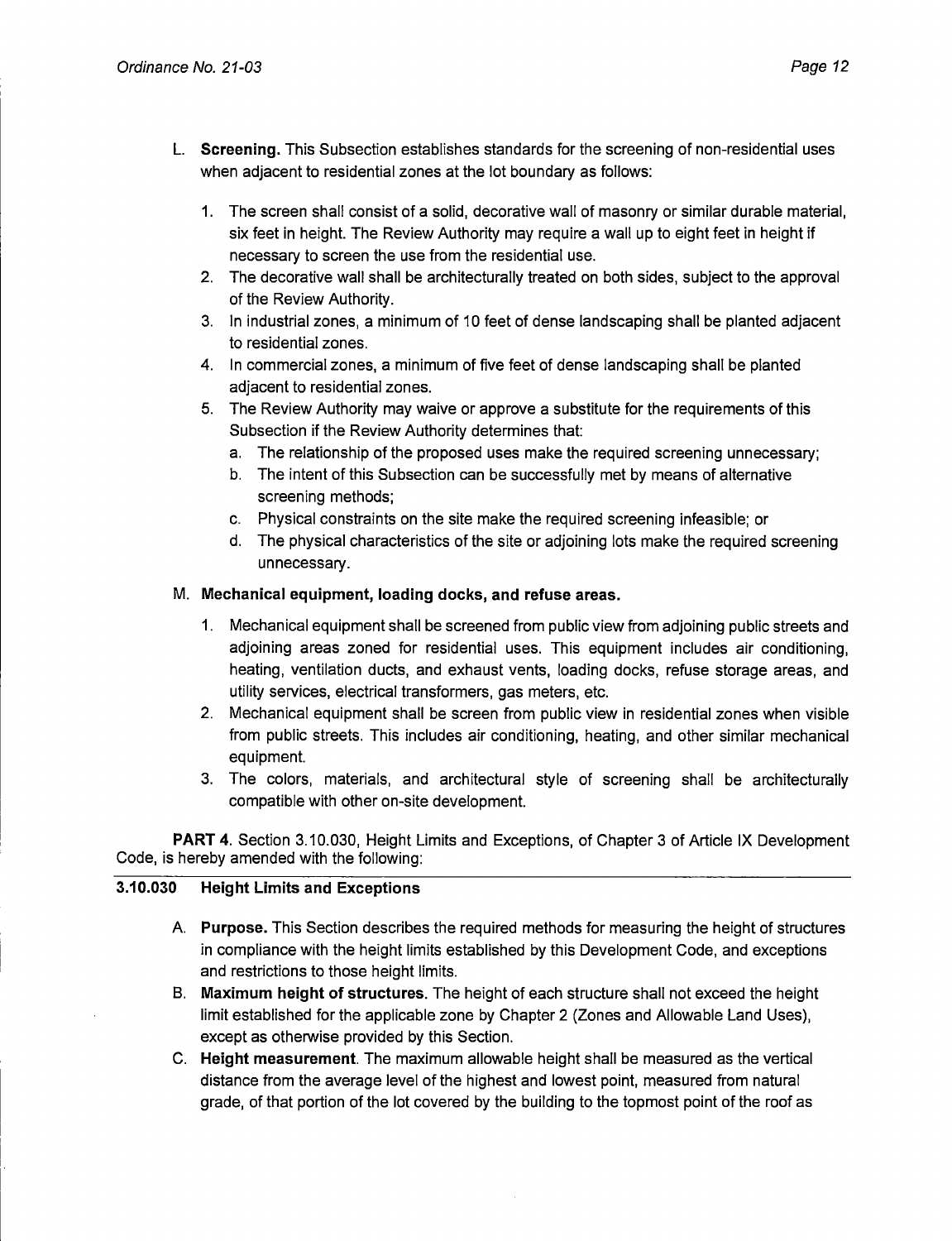

shown in Figure 3-2. Natural grade shall be determined by the Director using the best available information.

**Figure 3.2 Height Measurement** 

- D. **Exceptions to height limits.** The following structures and structural features may exceed the height limits of this Development Code as noted:
	- 1. Architectural features. A chimney, cupola, monument, mechanical equipment, vent, or similar structure may exceed the height limit subject to approval of a Use Permit by the Review Authority; except a chimney or vent may exceed the maximum height of the applicable zone if required to meet Building Code requirements.
	- 2. Telecommunications facilities. The height of telecommunications facilities, including antennas, poles, towers, and necessary mechanical appurtenances shall comply with Section 4.40 (Telecommunications Facilities).
- E. **Restrictions to height limits at street corners.** Development adjacent to any public or private street shall be designed to provide a traffic safety visibility area or "sight triangle" for pedestrian and traffic safety (refer to Figure 3.3). For the specific sight triangle calculation refer to the City's Standards and Specifications for sight triangle.



#### **Figure 3.3 Sight Triangle Example**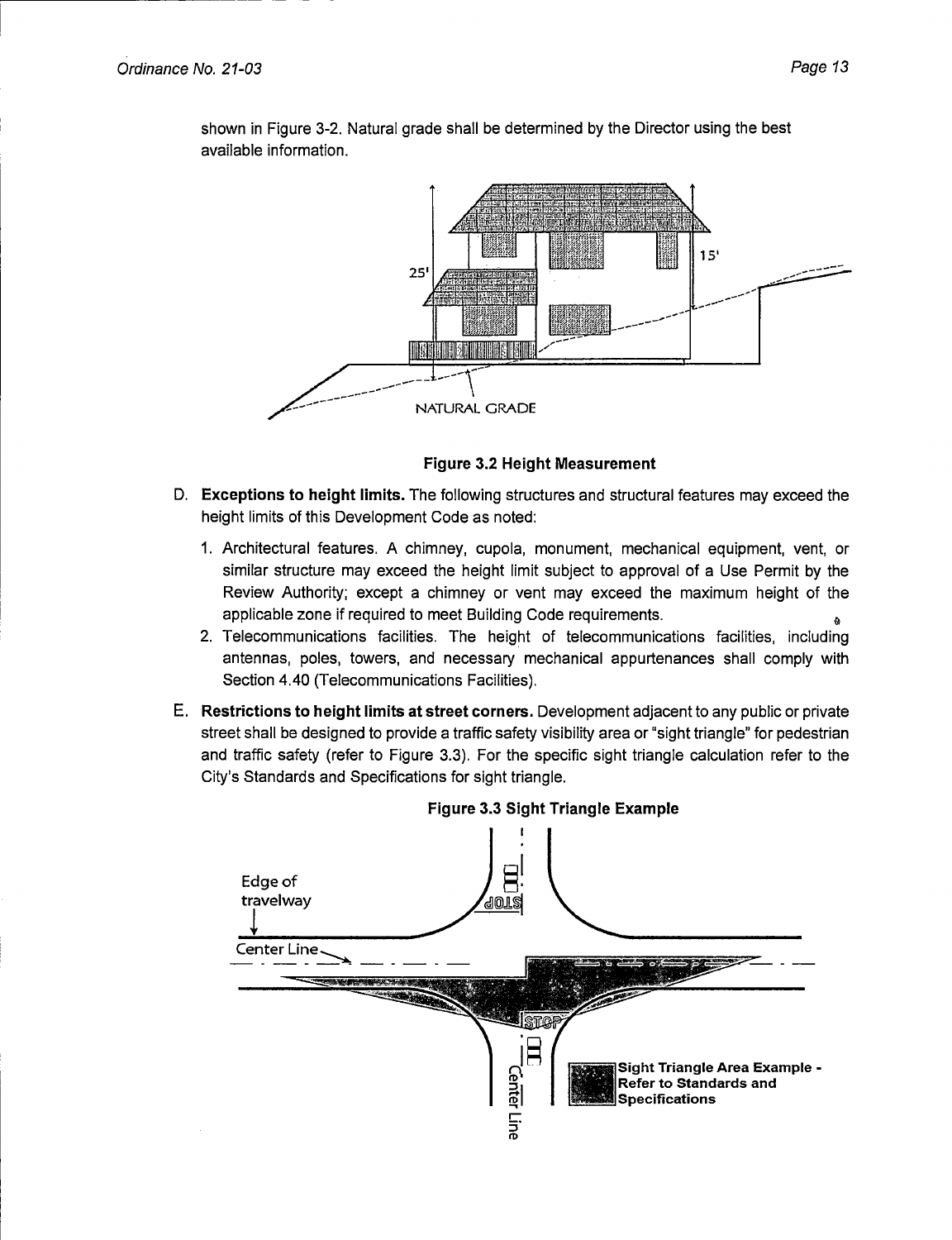- 1. Applicability. The Sight Distance Triangle requirements are applicable to every intersection of two or more public or private streets.
- 2. Location. At street intersections, the area behind the existing or future sidewalk at the corner must be clear of any obstruction that may impair visibility of oncoming vehicles.
- 3. Area Required for Sight. The City of Grover Beach Engineering Standards and Specifications shall be used to determine the dimensions of the sight triangle for corner sight distance.
- 4. Use of No Parking Areas to Maintain Visibility. Red curbing may be used to establish no parking zones, as approved by the City Engineer.

**PART 5.** Section 3.30.040, Landscape Standards, of Chapter 3 of Article IX Development Code, is hereby amended as follows:

# **3.30.40 Landscape Standards**

- A. **Purpose.** All projects shall meet the minimum landscape coverage for lot area as established in Chapter 2 (Zones and Allowable Land Uses).
- B. **Exceptions:** The minimum landscape coverage requirements may be reduced by the Review Authority as follows:
	- 1. In commercial and industrial zones if a finding is made that it is impractical or infeasible to meet the minimum standards and the proposed landscaping is in compliance with the purpose of this Section.
	- 2. In residential zones for non-residential uses (e.g., churches) if a finding is made that the proposed landscaping is in compliance with the purpose of this Section.
- C. **Determination of Landscape Coverage Areas.** Landscape coverage area shall include all areas not covered by structures, driveways, parking lots and hardscape materials. Landscape areas may include setback areas, drainage basins, and natural areas. In residential zones, patios, decks, walkways, and other hardscape materials may be included as landscape area if incorporated into the site landscaping as determined by the Review Authority.
- **D. Maximum amount of paving for parking allowed in front and street side setback areas in residential zones.** Paving for parking areas shall be limited to a maximum of 50 percent of the front or street side setback areas or 27 feet in width, whichever is less, to limit the amount of hardscape paving in these areas (refer to Figure 3.4); except that the Review Authority may allow an increase for irregularly shaped or small lot that lacks sufficient area for adequate driveway.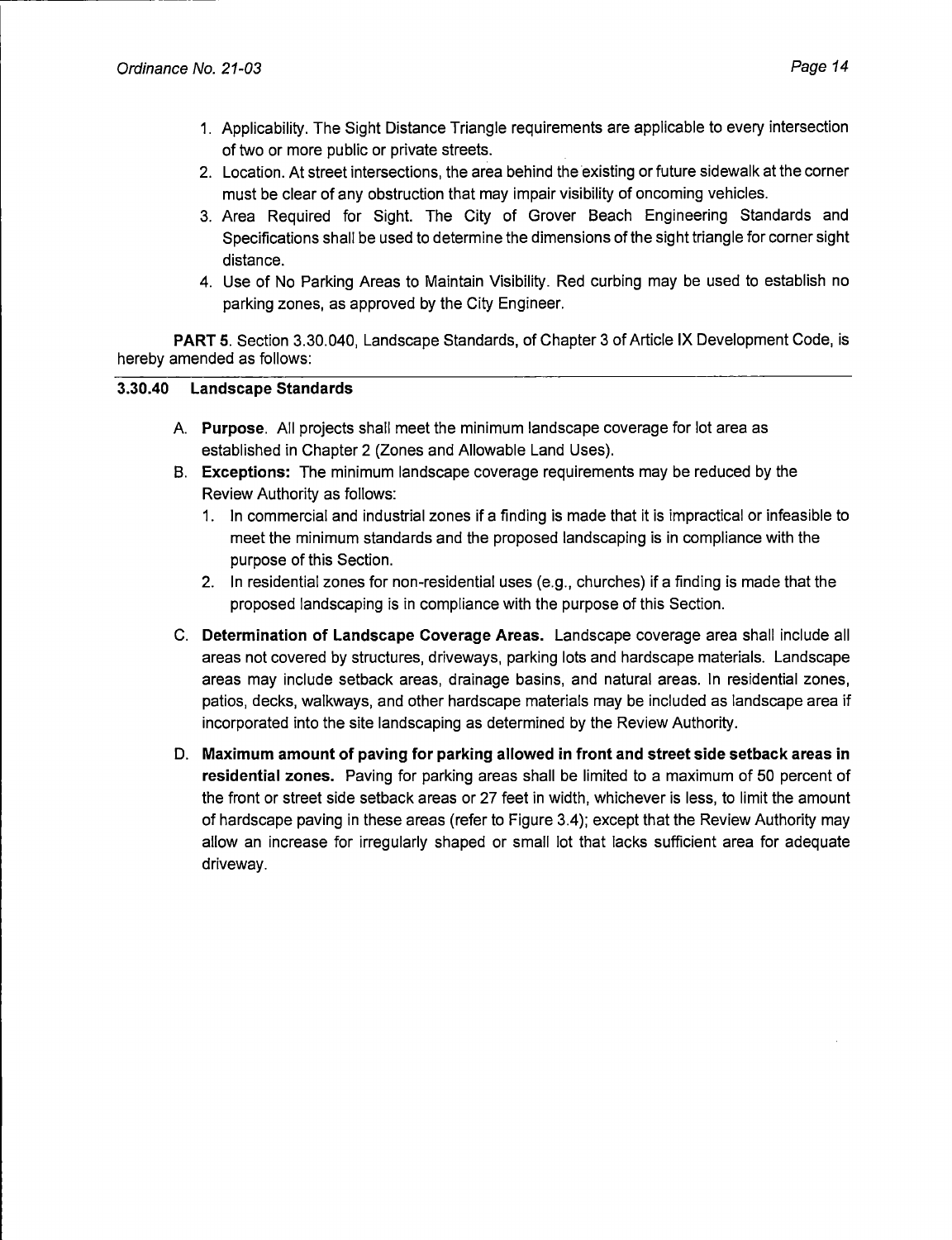

**Figure 3.4 Examples of Paving in Front and Street Side Setback Areas** 

**PART 6.** Section 3.10.070, Setback Requirements and Exceptions, is hereby amended as follows:

# **3.10.070 Setback Requirements and Exceptions**

A. **Purpose.** This Section provides standards for setbacks requirements and exceptions to the requirements. Setback standards provide open areas around structures for: visibility and traffic safety; access to and around structures; access to natural light, ventilation and direct sunlight; separation between potentially conflicting activities; and space for privacy, landscaping and recreation.

# B. **Setback requirements.**

- 1. Minimum setbacks for all structures. Each structure shall comply with the front, interior side, street side, and rear setback requirements of the applicable zone as established in Chapter 2 (Zones and Allowable Land Uses), except:
	- a. Where a different setback requirement is established for a specific land use by Chapter 4 (Standards for Specific Development and Land Uses);
	- b. As otherwise provided by this Section.
- 2. Exemptions from setback requirements. The minimum setback requirements of this Development Code do not apply to the following:
	- a. A projection into a required setback allowed by Subsection C.
	- b. Fences and walls as specified in Section 3.10.020.
	- c. Buildings or structures less than 120 square feet that do not require a building permit when located within an interior side or rear setback.
	- d. An architectural feature such as an awning, eave or balcony may encroach into the public right of way a maximum of 36 inches with a minimum clearance of eight feet.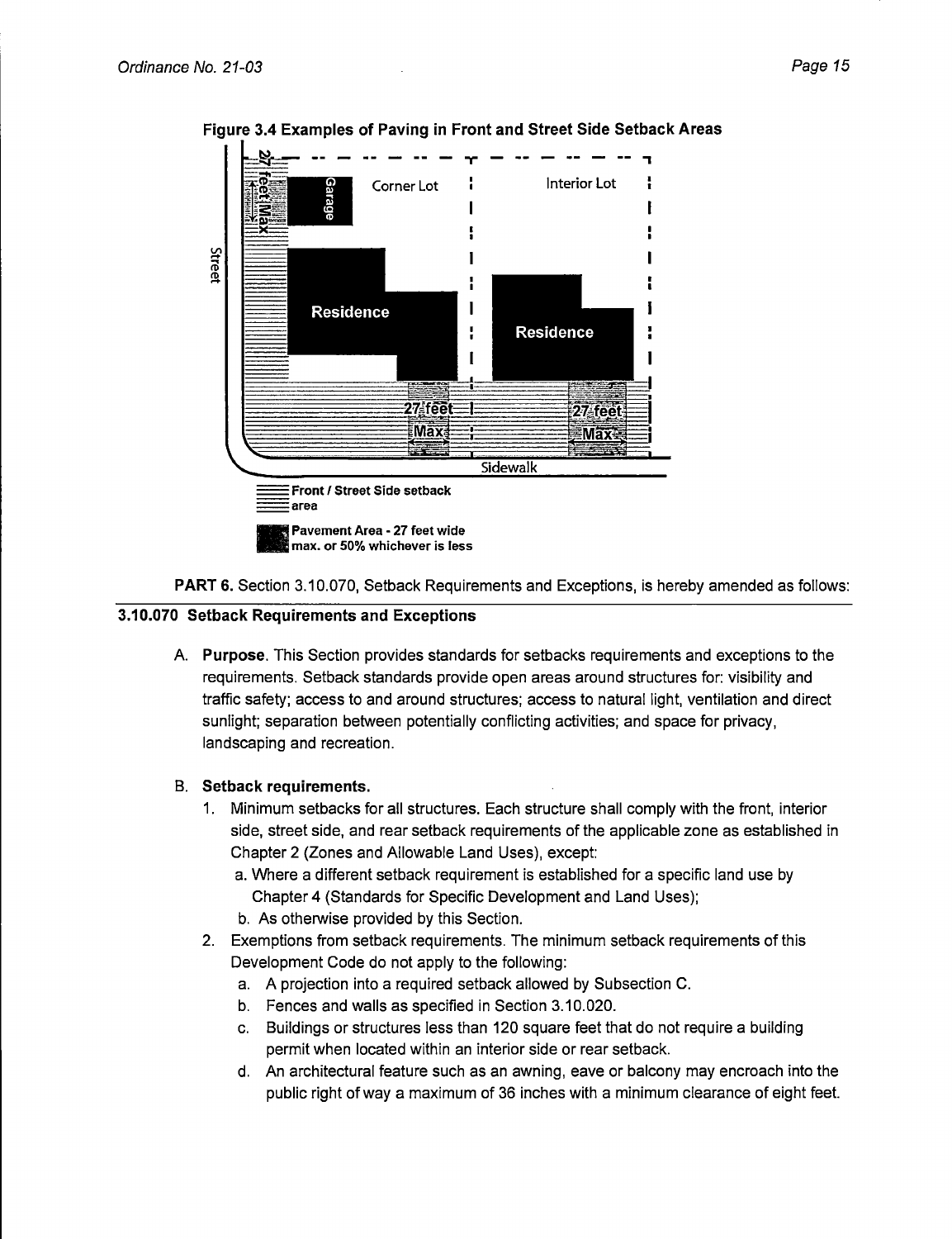The Review Authority may approve a greater encroachment if a finding is made that the architectural feature will enhance the building design.

- e. A sign in compliance with Section 3.60 (Signs).
- C. **Allowed projections into setbacks.** An architectural feature attached to a primary structure may extend beyond the wall of the structure and into a required front, side, or rear setback in compliance with Table 3-2.

| Table 3.2. Allowed Projection into Setbacks                 |                                           |                               |  |  |  |  |
|-------------------------------------------------------------|-------------------------------------------|-------------------------------|--|--|--|--|
|                                                             | Allowed Projection into Specified Setback |                               |  |  |  |  |
| Projecting Feature                                          | Front & Rear Setback                      | 不变概念。<br><b>ISide Setback</b> |  |  |  |  |
| Bay window, or similar projecting feature                   | il36 inches                               | ll24 inches <sup>1</sup>      |  |  |  |  |
| Chimney/fireplace, 6 ft. or less in breadth                 | 36 inches                                 | 1124 inches <sup>1</sup>      |  |  |  |  |
| Cornice, eave, awning, roof overhang, or similar<br>feature | <b>36</b> inches                          | 1124 inches <sup>1</sup>      |  |  |  |  |

Notes: 1. Feature may project no closer than 36 inches to any side property line.

- D. **Setback requirements for swimming pool, hot tub, etc.** A swimming pool, hot tub, or spa and any related mechanical equipment shall be set back a minimum of five feet from side and rear property lines, and shall not be located within a front setback.
- E. **Setback requirements for Meadow Creek.** All structures adjacent to Meadow Creek shall have a minimum 50 foot setback.
- **F. Setback requirements for ESHA.** All structures adjacent to Environmentally Sensitive Habitat Areas (ESHA) shall have a minimum 50 foot setback. (Am. Ord. 14-04)

**PART 7.** Section 3.50.110, Residential Front and Street Side Setback Parking, is added to Chapter 3 of Article IX Development Code as follows:

## **3.50.110 Residential Front and Street Side Setback Parking**

- A. Applicability. These regulations apply to vehicle parking in residential zones within the front and street side setback areas as defined in Section 9.10.020 (Definitions of specialized terms and phrases). No person shall park, stop, or leave standing any vehicle, operable or inoperable, unless consistent with the provisions of this Section.
- 8. Parking Allowed. Vehicles parked in front and street side setback areas of residential lots shall conform to all of the following:
	- 1. Vehicle parking shall comply with the size, surface and other standards in Section 3.50.070.A (Location of Required Parking) and the maximum driveway areas in Subsection 3.30.040.D.
	- 2. Vehicles, including tires, shall be parked completely within the designated parking area.
	- 3. Vehicles may be parked in tandem (one vehicle behind the other) provided that no part of the vehicle encroaches into an existing sidewalk.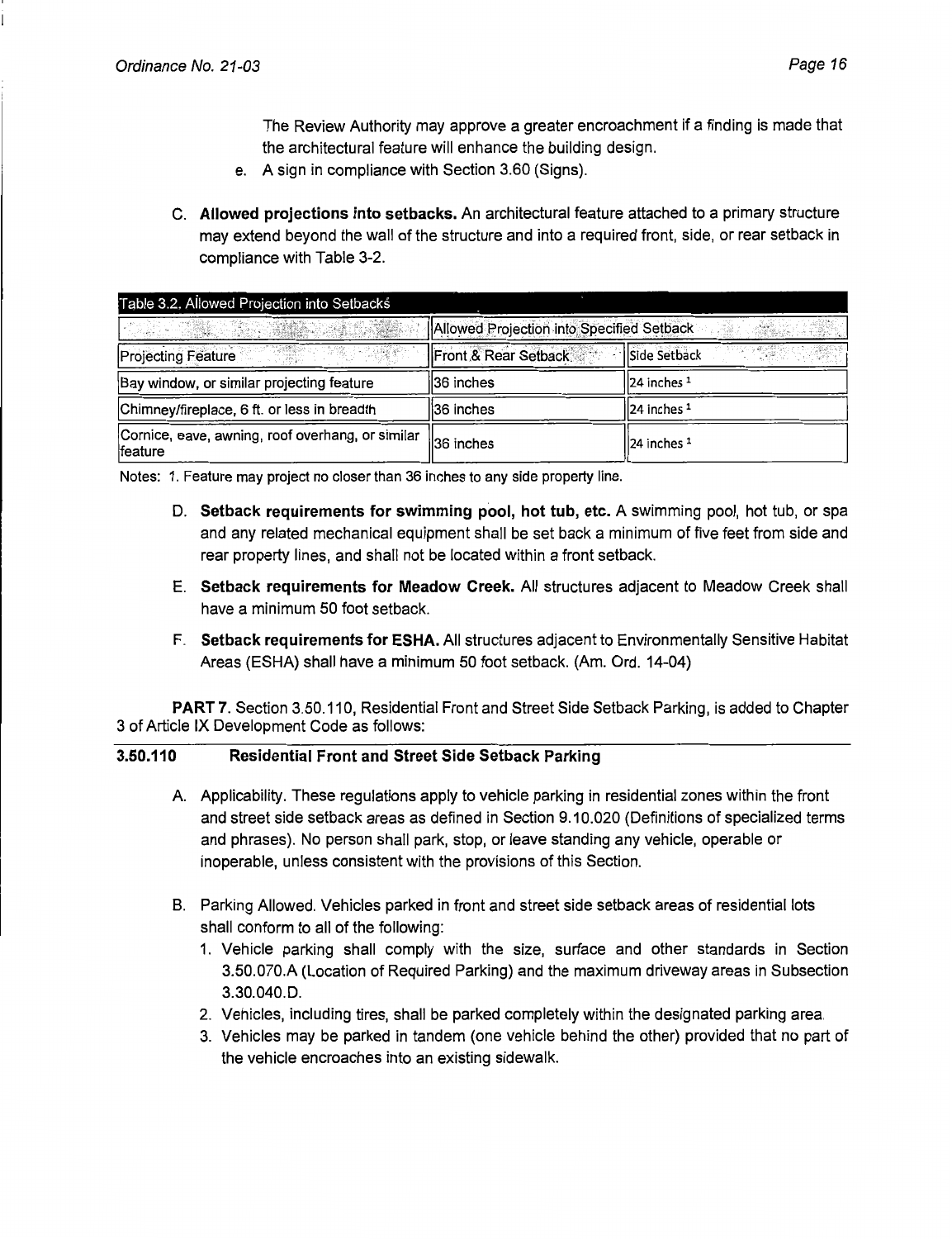

**Figure 3.8 Examples of Allowed Parking on Driveways** 

- C. Parking Prohibited. Vehicle parking shall be prohibited within the front or street side setback areas under the following conditions:
	- 1. Outside of the designated parking area or driveway. Vehicles shall not be parked outside the driveway width area leading to garage or allowed parking area or in any other manner inconsistent with Subsection B, including where vehicles are "straddling" or are partially on the driveway or designated parking area.
	- 2. On lawn, landscaped areas, dirt, or mulch.
	- 3. Diagonal Parking configuration. Vehicles shall not be parked diagonally or in any other configuration that would require vehicle circulation outside the width of the driveway area.



# **Figure 3.9 Examples of Prohibited Parking on Driveways**

**PART 8.** Section 4.10.115, Mobile Vendors, is added to Chapter 4 of Article IX Development Code as follows:

## **4.10.115 Mobile Vendors**

- A. **Purpose.** This Section provides standards for the operations of mobile vendors on private property, where allowed by Chapter 2 (Zones and Allowable Land Uses) to ensure the operations do not create an adverse impact on adjacent uses caused by noise, lighting, and litter.
- B. **Applicability.** This Section shall apply to the operation of mobile vendors operating greater than 10 days in a calendar month on private property. Mobile vendors operating on private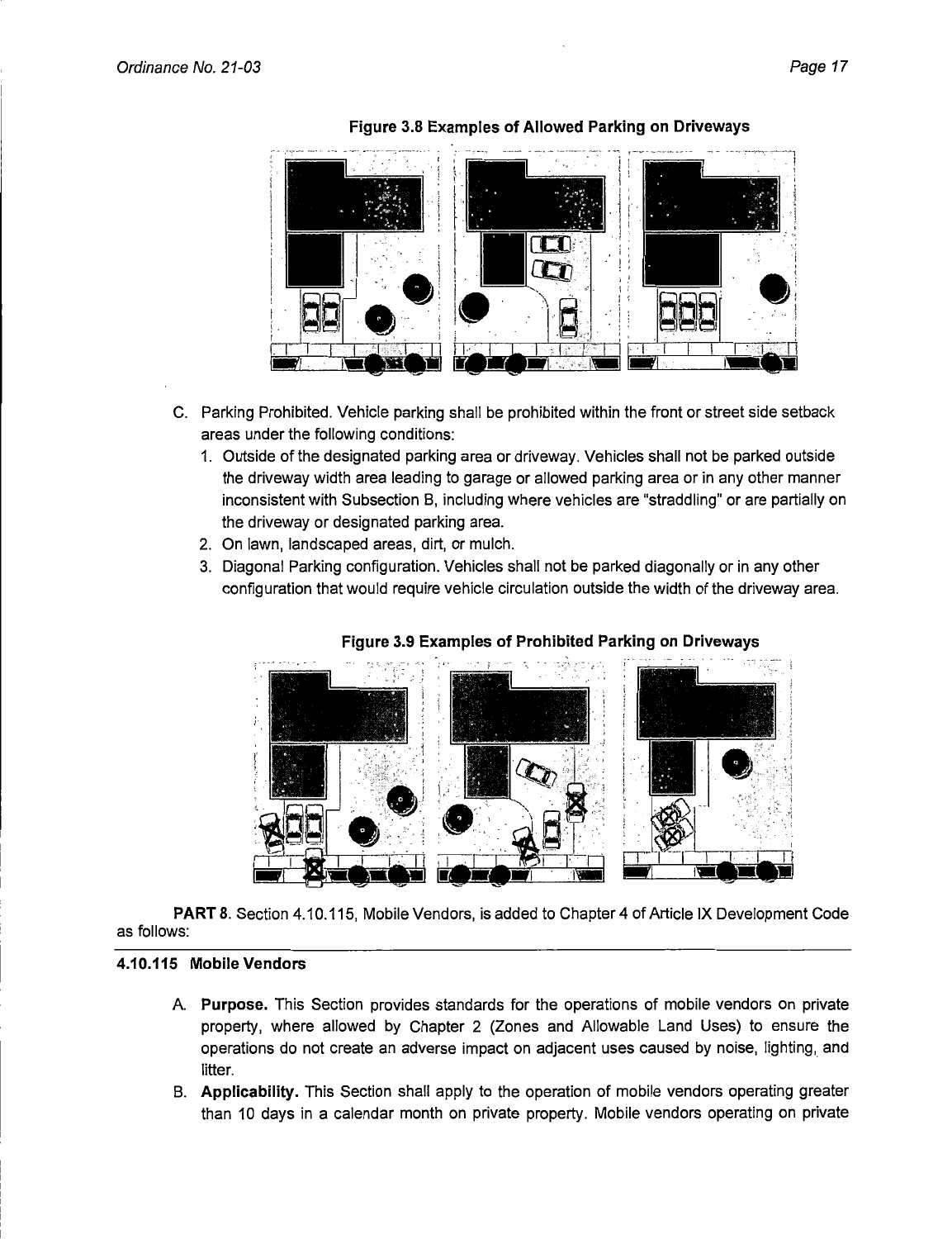property for 10 days or less in a calendar month see Section 6.20.080 (Temporary Use Permit). Mobile vendors operating in the public right-of-way or public property see Municipal Code Article Ill, Chapter 3.

- C. **Permit Requirements.** An Administrative Development Permit shall be approved by the Director to ensure compliance with this Section.
- D. **Development Standards** 
	- 1. Parking requirements. Parking shall be provided on-site based on the type of use (e.g., restaurant) in compliance with Section 3.50.040 (Required Parking Spaces).
- E. **Operating Requirements.** 
	- 1. Access and Circulation. Mobile vending operations shall be located in an area that does not impede safe vehicular, bicycle, or pedestrian traffic or does not provide adequate sight distance at a corner in compliance with Section 3.10.030. E. Obstruction of access or circulation through any parking lot, or obstruction of access to any public sidewalk or street is prohibited.
	- 2. Location of Mobile Vendor. A mobile vendor shall be parked, stopped, or standing on an asphalt, concrete, or all-weather surface (as approved by the City Engineer) and outside of any designated fire lane, or loading space. Mobile vendors are prohibited on undeveloped lots.
	- 3. Restrooms. A minimum of one-single stall restroom and one wash lavatory shall be provided for every four mobile vendors operating on the site.
	- 4. Seating Areas. Seating areas may be provided as authorized by the Administrative Development Permit.
	- 5. Display of merchandise. The display of merchandise is prohibited and includes placement of goods outside of the vehicle and attached to the vehicle.
	- 6. County Health Permit. Mobile vendors selling food or other consumable, ingestible products shall have a valid permit issued by the County Department of Public Health. All required County health permits must be in possession of the mobile vendor operator when operating in the city.
	- 7. Hours of operations. Mobile vendors shall be prohibited from operating between the hours of 10:00 p.m. to 7:00 a.m., including set up and clean up.
	- 8. Litter Removal. Mobile vendors shall remove litter caused by its operations from public and private property within a 25 foot radius of the vending vehicle's location.
	- 9. Noise. Mobile vendors shall comply with Municipal Code Article Ill, Chapter 1.01 (Noise Standards).
	- 10. Signage. Mobile vendors shall comply with Section 3.60 (Signs).
	- 11. Waste Management.
		- a. Mobile vendors shall not discharge any liquid (e.g., water, grease, oil, etc.) onto or into city streets, storm drains, catch basins, or sewer facilities. All discharges shall be contained and properly disposed of by the operator.
		- b. Mobile vending operations shall provide separate and clearly marked receptacles for trash, recycling and/or compost, according to the collection services available at the operating site. Operators shall properly dispose of all trash, recycling and/or compost generated by their operations daily.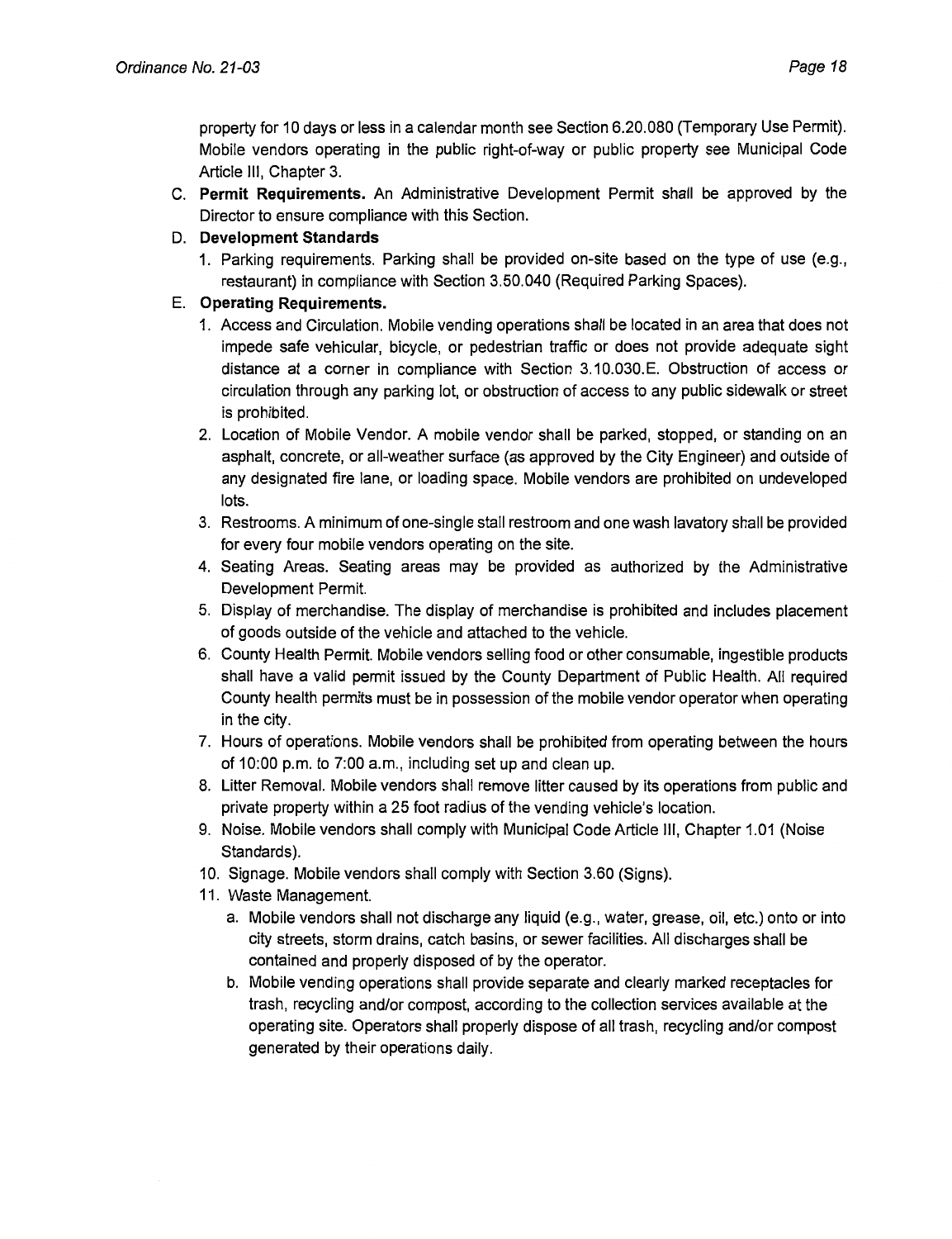- 12. Additional Conditions. The Director may impose additional conditions that are more restrictive than allowed in this Section to ensure safe operations and avoid adverse impacts to adjacent uses.
- F. **Failure to Comply with Permit Requirements.** Failure to comply with any of the requirements of this Section may result in permit revocation consistent with Section 6.30.080 (Permit Revocations).

PART 9. Section 6.20.080, Temporary Use Permit, is hereby amended as follows:

#### **6.20.080 Temporary Use Permit**

- A **Purpose.** This Section establishes procedures and standards for Temporary Use Permits for the short-term activities specified in this Section. These are activities that may not comply with particular standards of the applicable zone, but may otherwise be acceptable because of their temporary nature, if reviewed and appropriately conditioned in compliance with this Section.
- B. **Applicability.** A Temporary Use Permit is required to permit the short-term activities specified in this Section.
- C. **Review Authority.** The Director is authorized to issue Temporary Use Permits. The Director shall approve, conditionally approve, or deny Temporary Use Permits.
- **D. Application requirements.** An application for a Temporary Use Permit shall be prepared, filed, and processed in compliance with Section 6.10 (Permit Application Filing and Processing).
- **E. Exempt short-term activities.** The following activities are allowed without a Temporary Use Permit, but may require other permits as specified.
	- 1. Construction yards On-site. On-site contractor's construction yard for an approved construction project including storage or cargo containers. The construction yard shall be removed immediately upon completion of the construction project, or the expiration of the Building Permit authorizing the project construction, whichever occurs first.
	- 2. Fund-raising events.
		- a. Fund raising events (e.g., bake sales, yard sales, car washes, etc.) conducted on property within a non-residential zone, limited to a maximum of two days per month for each sponsoring organization.
		- b. Sponsorship shall be limited to educational, fraternal, religious, or service organizations directly engaged in civic or charitable efforts, or to tax exempt organizations in compliance with 501 (c) of the Federal Revenue and Taxation Code.
	- 3. Garage sales. Garage sales may be held in compliance with Municipal Code Article X.
	- 4. Public right-of-way. Activities conducted within the public right-of-way that are authorized by an Encroachment Permit.
	- 5. Special Events. A Special Events Permit shall be required in compliance with Municipal Code Article Ill if an event is anticipated or planned to be attended by more than 100 people.
	- 6. Meeting halls or public assembly facilities. Events that occur at permanent meeting halls or public assembly facilities, unless the activity involves resale goods as defined in Chapter 9 (Definitions), which shall require a Temporary Use Permit to comply with the requirements of Section 4.10.140 (Resale Stores).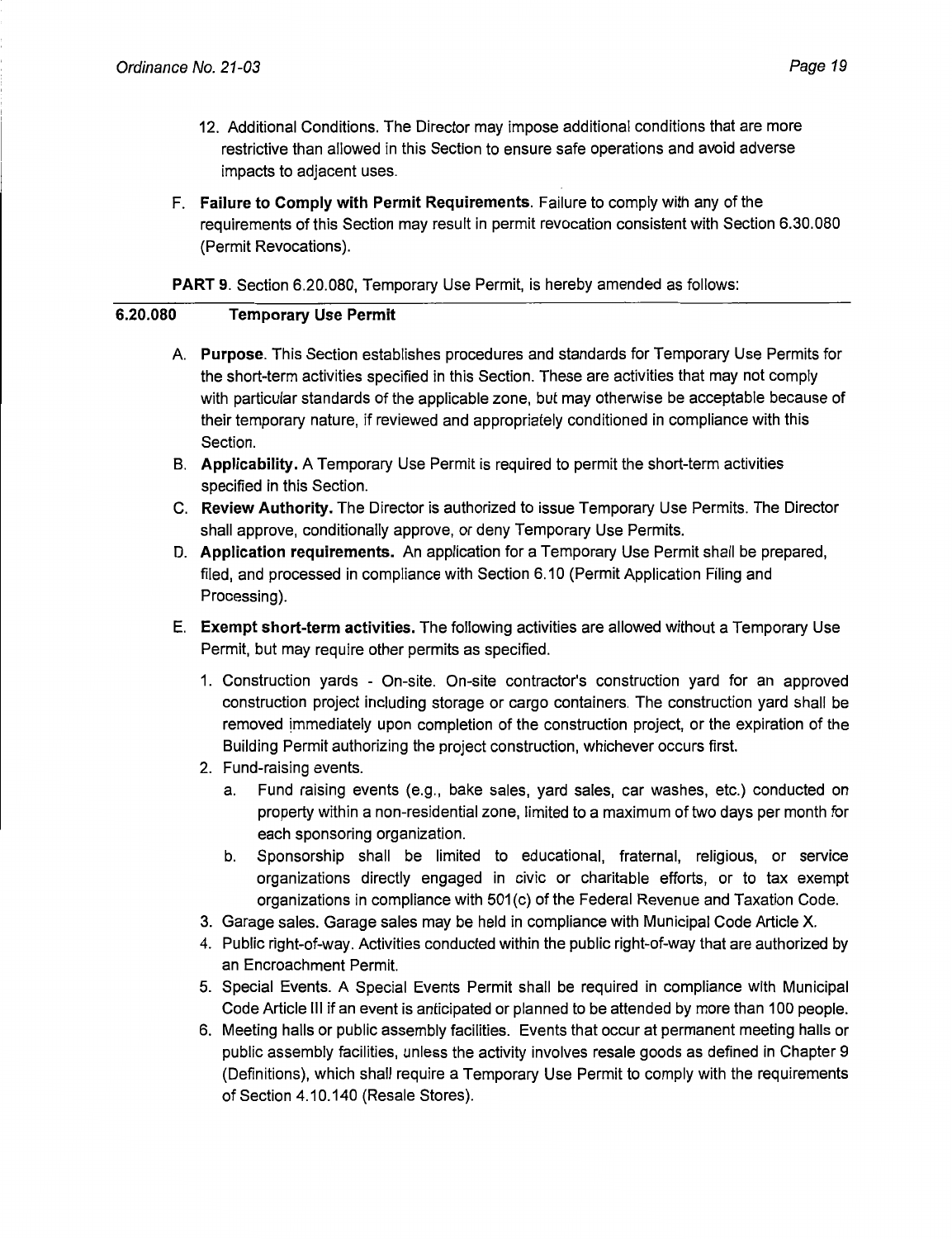- F. **Allowed short-term activities.** A Temporary Use Permit may authorize the following shortterm activities within the specified time limits, but in no event for more than 12 months. Other activities that are proposed to occur for no more than 12 months, but do not fall within the categories defined below shall instead comply with the development permit requirements and development standards that otherwise apply to the property.
	- 1. Events. Art and craft exhibits, carnivals, circuses, fairs, farmer's markets, festivals, flea markets, food events, open-air theaters, outdoor entertainment/sporting events, promotional events, rummage sales, swap meets, and other special events.
	- 2. Seasonal sales lots. Seasonal sales activities (e.g., Christmas tree lots, pumpkins, agricultural products grown on the premises, etc.) including temporary residence/security trailers.
	- 3. Mobile Vendors on private property. A mobile vendor may operate a maximum of 10 days per calendar month on private property, subject to the following operating requirements:
		- a. Access and Circulation. Mobile vending operations shall be located in an area that does not impede safe vehicular, bicycle, or pedestrian traffic or does not provide adequate sight distance at a corner in compliance with Section 3.10.030.E. Obstruction of access or circulation through any parking lot, or obstruction of access to any public sidewalk or street is prohibited.
		- b. Location of Mobile Vendor. Mobile vendors shall be parked, stopped, or standing on an asphalt, concrete, or all-weather surface (as approved by the City Engineer) and outside of any designated fire lane, or loading space. Mobile vendors are prohibited on undeveloped lots except when operating as an ancillary use for a special event.
		- c. Seating Areas. Seating areas may be provided as authorized by the Temporary Use Permit.
		- d. Display of merchandise. The display of merchandise is prohibited and includes placement of goods outside of the vehicle and attached to the vehicle.
		- e. County Health Permit. Mobile vendors selling food or other consumable, ingestible products shall have a valid permit issued by the County Department of Public Health. All required County health permits must be in possession of the mobile vendor operator when operating in the city.
		- f. Hours of operations. Mobile vendors shall be prohibited from operating between the hours of 10:00 p.m. to 7:00 a.m., including set up and clean up.
		- g. Litter Removal. Mobile vendors shall remove litter caused by its products from any public and private property within a 25 foot radius of the vending vehicle's location.
		- h. Noise. Mobile vendors shall comply with Municipal Code Article Ill, Chapter 1.01 (Noise Standards).
		- i. Signage. Mobile vendors shall comply with Section 3.60 (Sign Regulations).
		- j. Events. The Director may allow more than one mobile vendor if associated with a special or promotional event of no greater than three consecutive days.
		- k. Waste Management.
			- i. Mobile vendors shall not discharge any liquid (e.g., water, grease, oil, etc.) onto or into city streets, storm drains, catch basins, or sewer facilities. All discharges shall be contained and properly disposed of by the operator.
			- ii. Mobile vending operations shall provide separate and clearly marked receptacles for trash, recycling and/or compost, according to the collection services available at the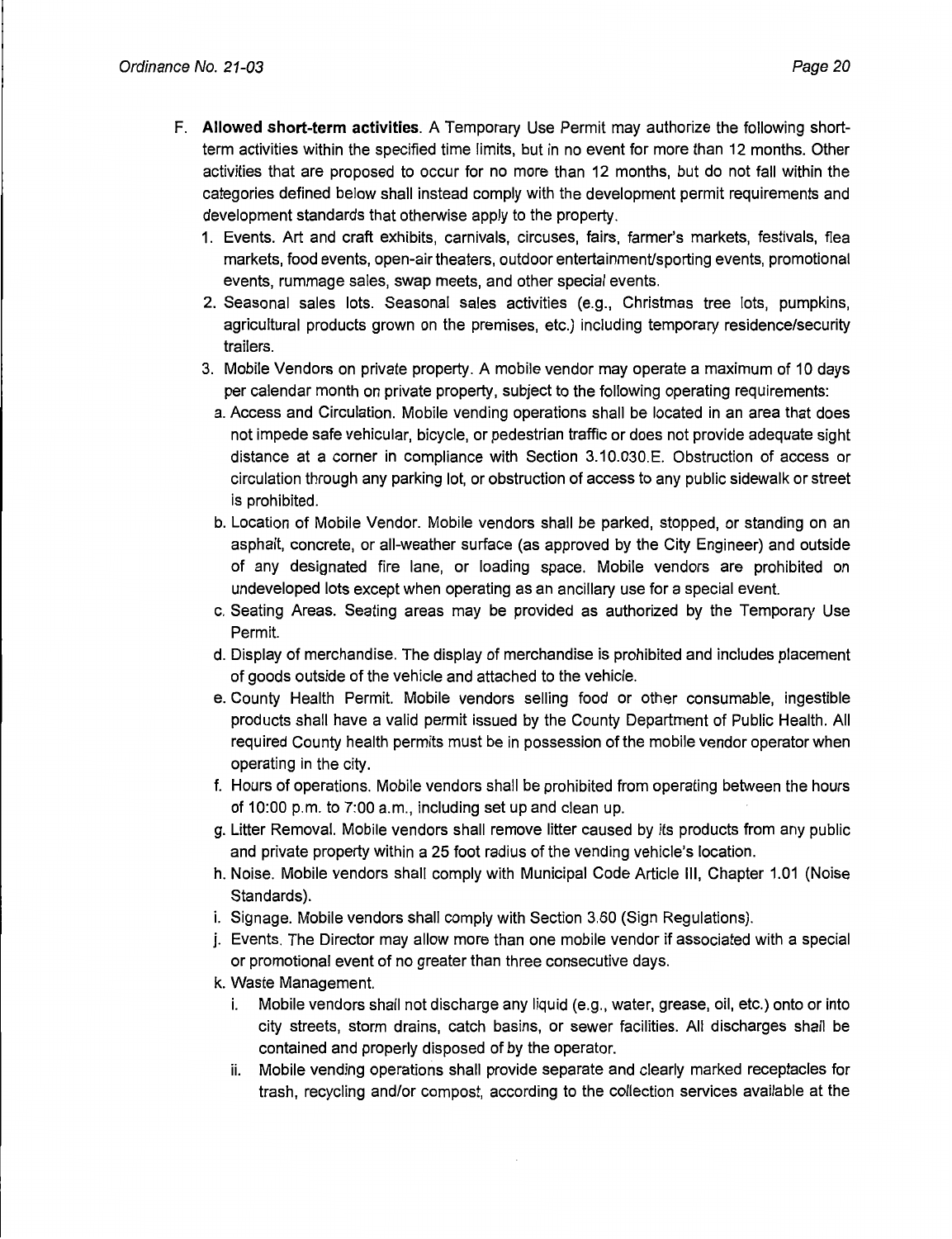operating site. Operators shall properly dispose of all trash, recycling and/or compost generated by their operations daily.

- 4. Model homes & sales office. A model home(s) and/or sales office associated with a residential project. This may include off-site directional signs located on private property with written permission from the property owners. The maximum sign area shall be 36 square feet for each sign and a maximum sign height of six feet.
- 5. Temporary structures. A temporary classroom, office, or similar structure (not for storage), including a manufactured or mobile unit, may be approved as an accessory use for a maximum of 12 months.
- 6. Temporary storage containers. A temporary storage or cargo container not associated with an active building permit may be approved for a maximum of 30 days. The storage container shall be located on-site.
- 7. Temporary office and living quarters. A trailer or mobile home used as a temporary work and/or living quarters when associated with an active construction site.
- 8. Construction yards Off-site. Off-site contractors' construction yards, for an approved non-City construction project. The construction yard shall be removed immediately upon completion of the construction project, or the expiration of the Building Permit authorizing the project, whichever occurs first.
- 9. Similar short-term activities. A short-term activity that the Director determines is similar to the other activities listed in this Section, and compatible with the applicable zone and surrounding land uses.
- G. **Notice and hearing.** A public notice and hearing shall not be required for the Director's decision on a Temporary Use Permit.
- **H. Findings.** The Director may approve a Temporary Use Permit subject to making all of the following findings:
	- 1. The location, operation and time period of the temporary use will not constitute a hazard to the public interest, health, safety, or general welfare.
	- 2. The operation of the temporary use will not be detrimental to adjoining properties through the creation of excessive dust, light, noise, odor, or other objectionable characteristics.
	- 3. The proposed lot is adequate in size and shape to accommodate the temporary use without detriment to the enjoyment of other properties located adjacent to and in the vicinity of the subject lot.
	- 4. The proposed lot is adequately and safely served by streets having sufficient capacity and improvements to accommodate the quantity of traffic that the temporary use will or could reasonably be expected to generate.
	- 5. Adequate temporary parking to accommodate vehicular traffic to be generated by the use will be available either on-site or at an acceptable off-site location.
- I. **Conditions of Approval.** In approving a Temporary Use Permit application, the Director may impose conditions that are deemed reasonable and necessary to ensure that the permit would be in full compliance with the findings required by Subsection H. This may include conditions from other City departments (e.g., Police, Fire, and Public Works) that may have a direct effect on the operation of the temporary use. Conditions may address any pertinent factors affecting the operation of the temporary event, or use, and may include the following:
	- 1. Regulating the length of time for operations, operating hours and days.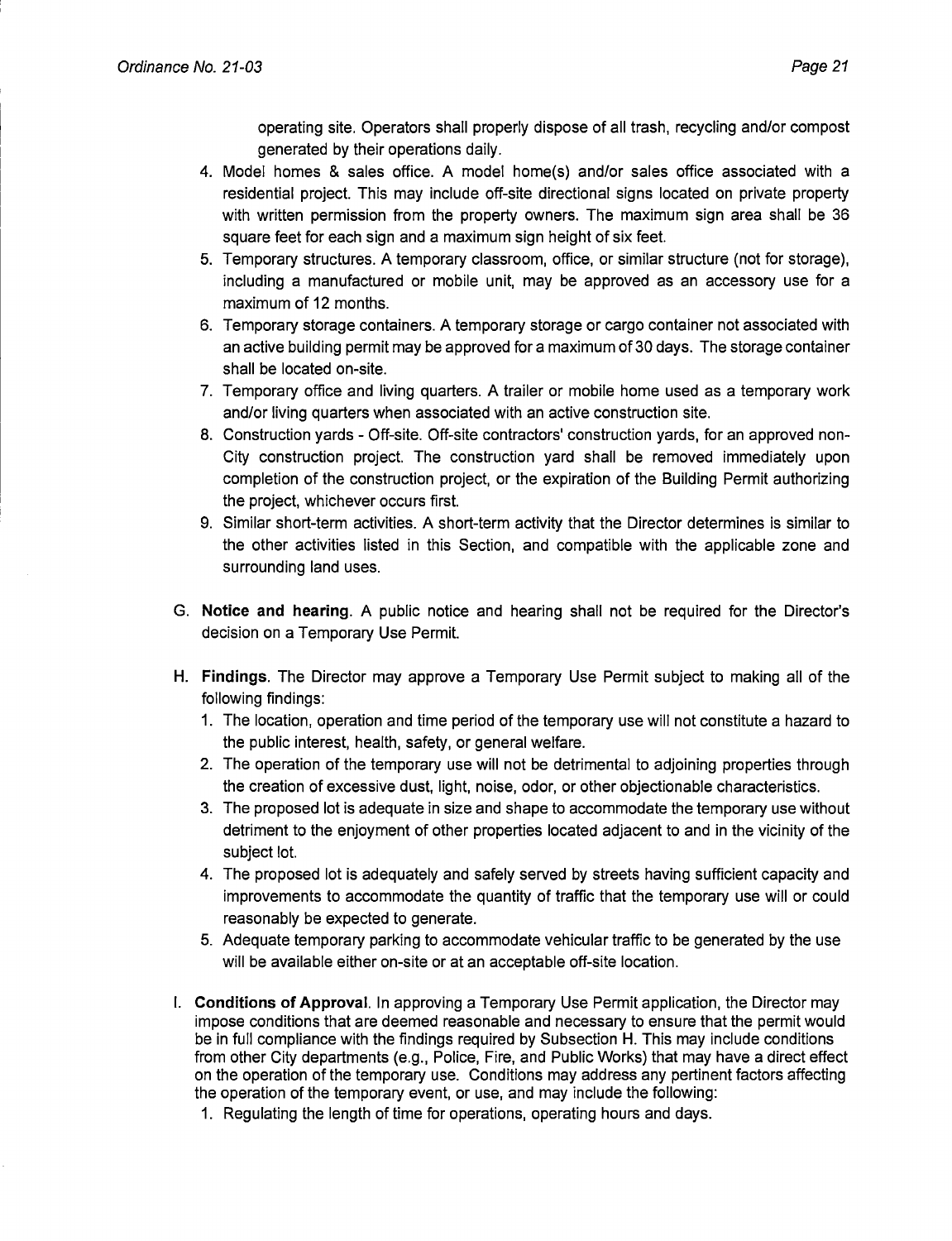- 3. Regulation of nuisance factors including mitigation of glare or direct illumination, dirt, dust, noise, odors, smoke, trash, and vibration on adjacent lots.
- 4. Regulation of temporary structures and facilities, including placement, height, size, and location of equipment.
- 5. Provision to meet City building and fire code requirements.
- 6. Provision for sanitary and medical facilities, as appropriate.
- 7. Provision for solid, hazardous, and toxic waste collection, recycling, and/or disposal.
- 8. Provision for police/security and safety measures, as appropriate.
- 9. Regulation of signs.
- 10. Other conditions that would ensure that the operation of the proposed temporary use would be conducted in an orderly manner, and in full compliance with the purpose of this Section.

**PART 10.** Section 9.10.020, Definitions of Specialized Terms and Phrases, of Chapter 9 of Article IX Development Code, is hereby amended with the following definitions:

- A. **Common Area Development.** A subdivision or development that constructs and shares facilities, including but not limited to shared driveways, drainage basins, utility lines and components that serve areas utilized for the benefit of residents, sidewalks, clubhouses, open space, trails, and other facilities, regardless of underlying lots or parcel ownership.
- B. **Fence.** A constructed, un-roofed barrier of wood, metal, masonry, or other material as allowed by this Development Code, that is intended to enclose, separate, define, secure, protect, and/or screen one or more areas of a site.
	- 1. Transparent Fencing. A barrier constructed of materials including rails, pickets, wrought iron, or wire, with the materials spaced that leaves at least 75 percent of the surface area open, allowing air and light to pass through the fence.
	- 2. Razor or Concertina Wire. Sharp fencing materials that are designed to lacerate unauthorized persons attempting to climb or cross the fence through other than a gate.
- C. **Mobile Vendor.** An entity that sells goods or food services from a stand that is intended to be temporary or is capable of being moved to various locations.
- D. **Multi-family Dwelling or Multi-family Development.** Two or more dwelling units attached or detached on a lot, or when each unit is attached to an adjacent dwelling located on individual lots or air space condominium, which does not include an accessory dwelling unit. Multi-family dwellings or development include a duplex, triplex, condominium, townhouse, common interest development, common area developments, and apartments. Multi-family dwellings or developments may also be combined with nonresidential uses as part of a mixed-use development.
- E. **Single Family Dwelling.** One detached residence designed for and occupied exclusively by one house keeping unit, whose members are an interactive group of persons jointly on a single lot, that does not include any shared facilities including but not limited to driveways, drainage basins, landscaping, etc. that is found in a common area development. A single family dwelling may also include, as an accessory use, a legally established Accessory Dwelling Unit. This definition also includes individual manufactured housing units installed on a foundation system pursuant to California Health and Safety Code Section 18551.